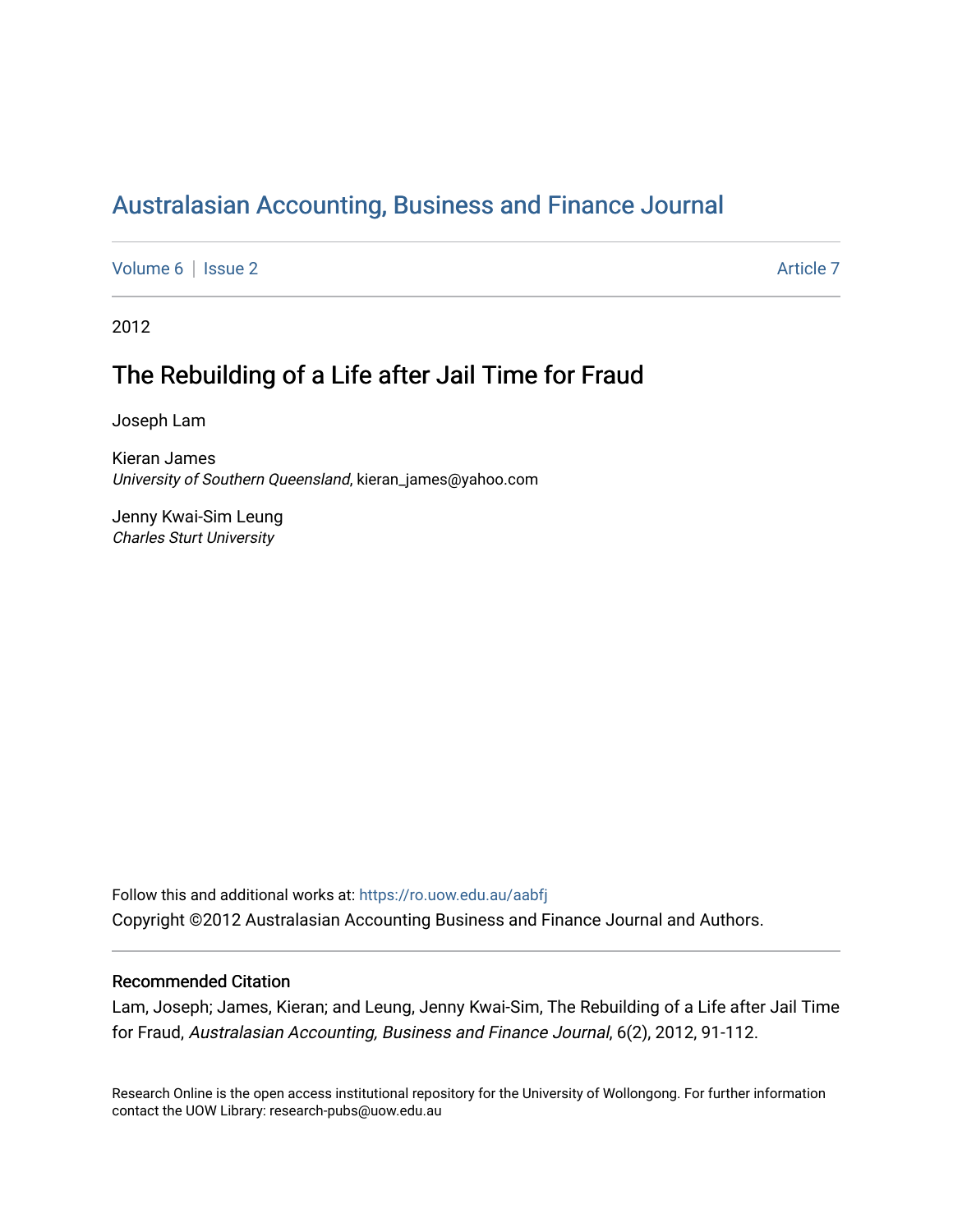# The Rebuilding of a Life after Jail Time for Fraud

## Abstract

After a brief introduction from the second-mentioned author, which sets the scene for the story as Cabramatta and environs in Sydney's outer south-western suburbs, the first-mentioned author takes over and gives readers his life story beginning with his family fleeing the Communists in South Vietnam, moving on to his days in his twenties running his own accounting firm in western Sydney to tax frauds, court case, and jail time. He moves on to explain how he began a conscious strategy to re-create his life existentially by studying MBA in prison. The first-mentioned author concludes with an important personal message, borne out of his own personal life experiences, to readers of the journal followed by some reflection from the second-mentioned author. This article will be of interest to accounting students, accounting educators, and any young (or not so young) accounting professionals under temptation to commit fraud to make a quick dollar. Sartrean existentialism and Marxist-Stalinist ethics inform the analysis of the case by the second-mentioned author. The role of gambling addiction in the story is topical given Singapore's recent decision to open two new casinos, the first to open in the city-state since its 1965 independence.

## Keywords

Accounting education, Business ethics, existentialism, gambling addiction, Sydney, tax fraud, Vietnamese-Australians, Vietnamese diaspora

#### Cover Page Footnote

We would like to thank the three anonymous reviewers, the Editor, and participants at a research seminar held at University of Southern Queensland (Toowoomba) for helpful and constructive feedback.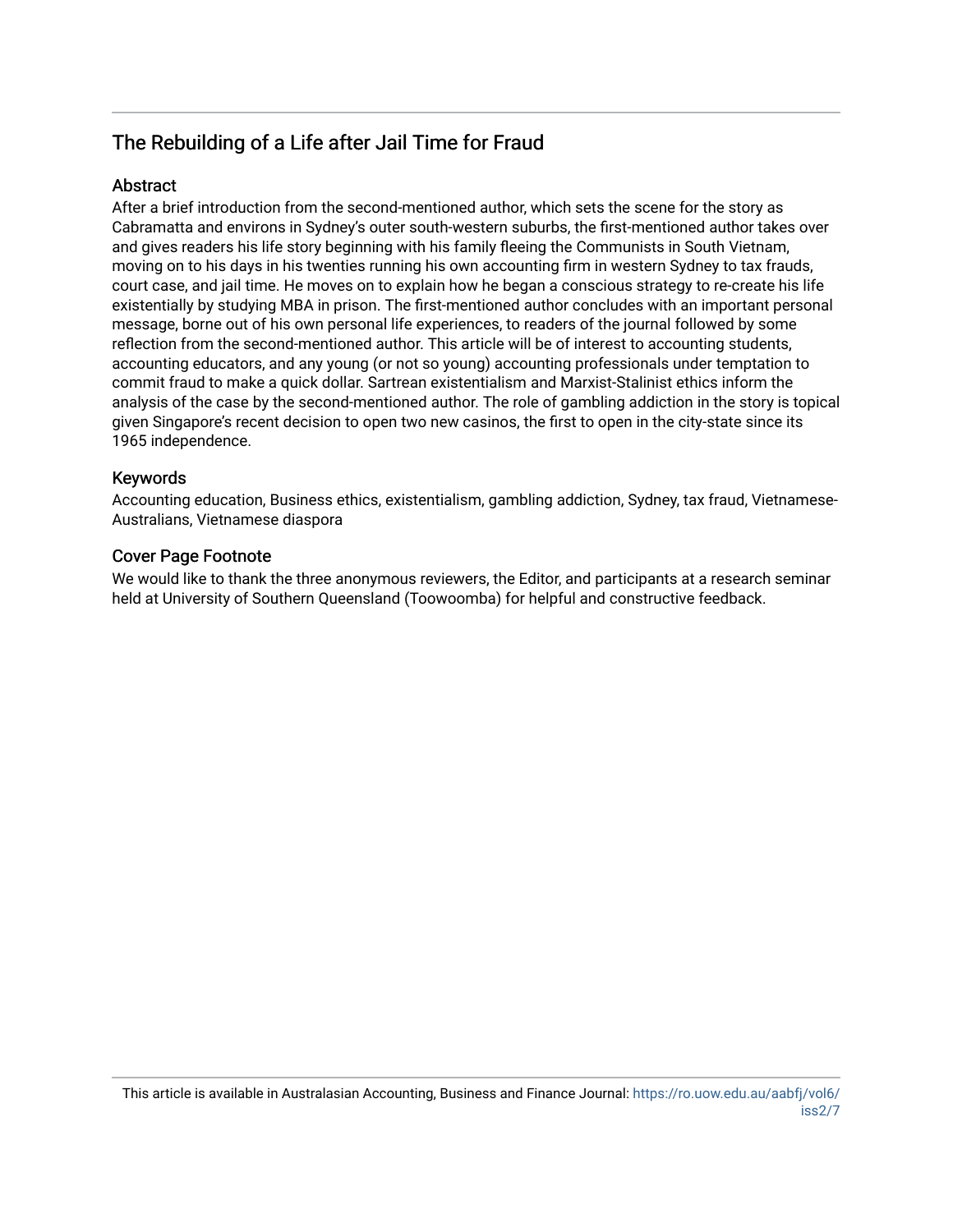

# **The Rebuilding of a Life after Jail Time for Fraud**

**Joseph Lam1 , Kieran James2 and Jenny Kwai-Sim Leung3**

# **Abstract**

After a brief introduction from the second-mentioned author, which sets the scene for the story as Cabramatta and environs in Sydney's outer south-western suburbs, the firstmentioned author takes over and gives readers his life story beginning with his family fleeing the Communists in South Vietnam, moving on to his days in his twenties running his own accounting firm in western Sydney to tax frauds, court case, and jail time. He moves on to explain how he began a conscious strategy to re-create his life existentially by studying MBA in prison. The first-mentioned author concludes with an important personal message, borne out of his own personal life experiences, to readers of the journal followed by some reflection from the second-mentioned author. This article will be of interest to accounting students, accounting educators, and any young (or not so young) accounting professionals under temptation to commit fraud to make a quick dollar. Sartrean existentialism and Marxist-Stalinist ethics inform the analysis of the case by the second-mentioned author. The role of gambling addiction in the story is topical given Singapore's recent decision to open two new casinos, the first to open in the city-state since its 1965 independence.

**Keywords**: Accounting education; Business ethics; existentialism; gambling addiction; Sydney; tax fraud; Vietnamese-Australians; Vietnamese diaspora.

## **JEL Classification: M40**

**Acknowledgements**

<sup>&</sup>lt;sup>1</sup> This is not the real name of this author. This author has consented for his story to be told but prefers his identity to remain anonymous. The sentiments and views expressed by "Joseph Lam" are not necessarily those of the other authors or of the Publisher.

<sup>&</sup>lt;sup>2</sup> University of Southern Queensland

Email: jamesk@usq.edu.au; kieran\_james@yahoo.com

<sup>&</sup>lt;sup>3</sup> Charles Sturt University

We would like to thank the three anonymous reviewers, the Editor, and participants at a research seminar held at University of Southern Queensland (Toowoomba) for helpful and constructive feedback.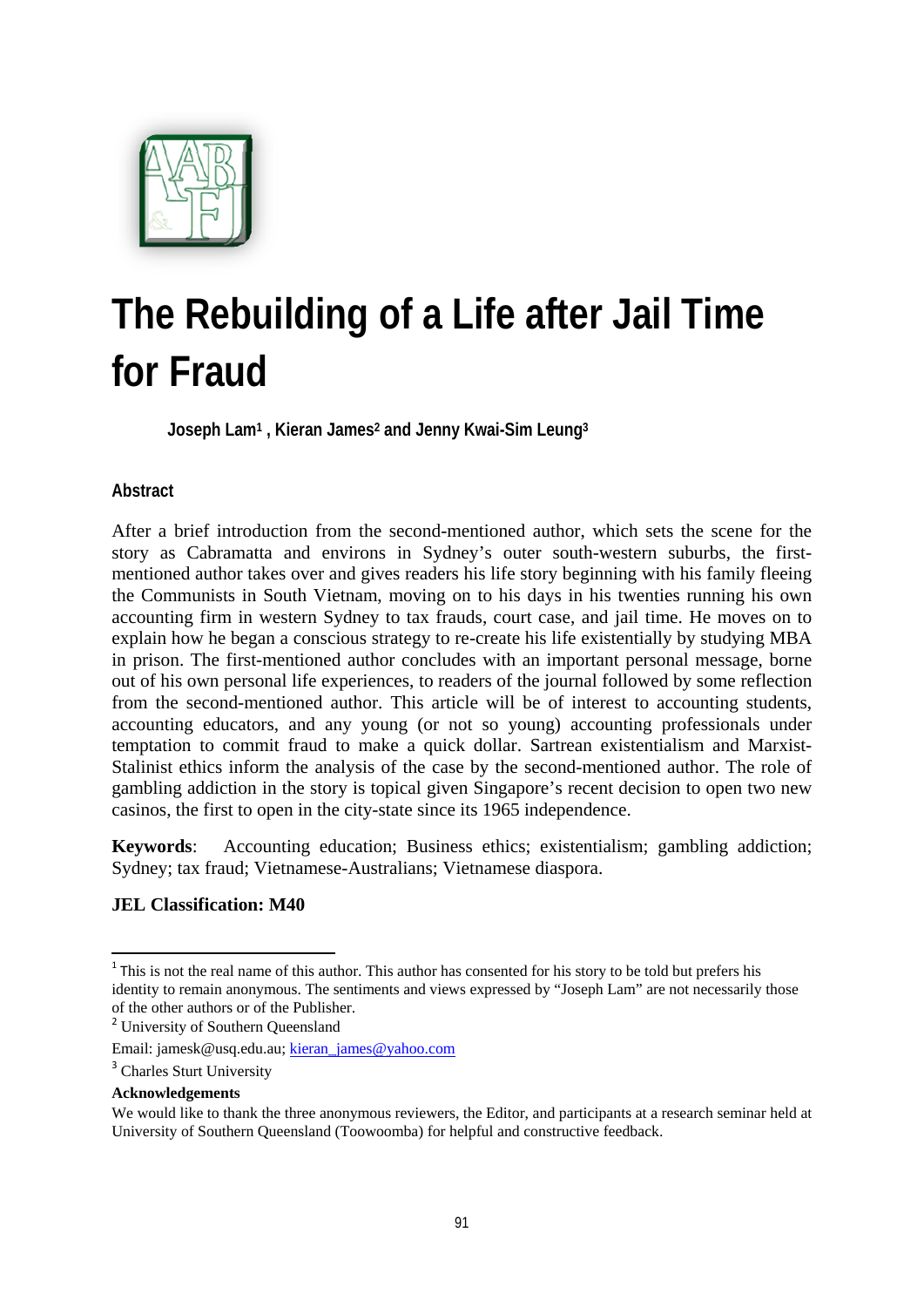The sole focus of pathological gamblers is to spend as much time [as possible] purely gambling, preferably in a casino, and to raise as much money from whatever means possible – including theft – to fund that sole activity, (da Cunha 2010, p101)

## **Introduction by Second Author (Kieran James, Associate Professor in Accounting)**

I wait outside my budget motel for "Joseph Lam" (name changed) to come around and pick me up. This is culturally diverse, working-class, permanently depressed and yet not without a ray of hope, outer Western Sydney on a warm and sunny late summer afternoon. Cars race by on the Hume Highway, the engine roars the sounds of alienated repressed aggression. I am in suburban Casula, the real Sydney in some people's opinion, 80 minutes by hot and decrepit train from the Harbour Bridge and Opera House and around 120 minutes and 1.5 social classes from the world famous Bondi Beach. Compared to the rest of Sydney you are aware of open spaces, plentiful trees, blue skies, and four-lane highways. Cabramatta, two stations closer to the city, is a Vietnamese town, and the broader Liverpool-Fairfield area has a large population not only from Vietnam but also from Croatia, Macedonia, Russia, and Serbia.4 Wikipedia's Cabramatta page correctly notes that: "The bustling city centre of Cabramatta could have been confused with the streets of Saigon and historic 'Chinatown', while the Sydney CBD appeared very Western in comparison".<sup>5</sup> Furthermore, as Wikipedia also points out, "Cabramatta became uniquely, and infamously, known by its specialist niche reputation in the city as 'the' place for an authentic Asian experience". The word "infamous" here may be a sly reference to the drug haven capital of Australia that Cabramatta became for a short period of time prior to the police effectively shutting the trade down (or perhaps in part driving it further underground) around ten years ago. Physically the major arterial roads in the Liverpool-Fairfield region are lined with tyre, pool supply and furniture warehouses; fastfood outlets; cheap motels; car dealerships; and football fields. The quieter residential backstreets in the area are characterised by unpretentious square-shaped houses on their own blocks; and red and brown brick government flats of two and three storeys built in the 1960s and 1970s. There is aggression and humility in the air here, no-one has any pretensions of greatness and no-one is permitted any. A few days here would give anyone a sense of perspective on one's true position in the world. Joseph arrives in his car. He is very happy to tell me that he has started a new administration job at a construction company in the Cabramatta area. His bail conditions at present prevent him from working in accounting and finance but the present job touches on some accounting aspects as he is required to utilise and enhance his knowledge of Mind Your Own Business (MYOB) and Microsoft Excel software. We share dinner at a Vietnamese restaurant on the Cabramatta main strip where Joseph knows the staff who do not mind us bringing in our own beer or keeping the beer cold for us.

 We spend the evening at Sydney United Sports Centre in nearby Edensor Park where local Croatians watch Croatian football (soccer) clubs Sydney United and Melbourne Knights play a pre-season friendly game. Both former National Soccer League clubs have seen better days but the crowd of 2,000 is in fine vocal form. The hardcore Sydney United hooligan firm brandishes banners written in Croatian language and in the red, blue, and white of the Croatian flag. For some of these people the Balkans War was very close to their hearts, not a foreign conflict half a world away. This is western Sydney in all its unselfconscious multicultural authenticity: we have had a Vietnamese dinner and watched Croatian football. The Russian Orthodox Church on John Street is a prominent visual landmark in the district even for those who never enter it. This is where Joseph Lam grew up, after his family arrived

<sup>4&</sup>lt;br>
<sup>4</sup> Cabramatta is located 30 kilometres south-west from Sydney city centre.<br>
<sup>5</sup> http://en.wikipedia.org/wiki/Cebrematte. New South Welse Jacquesed?

<sup>&</sup>lt;sup>5</sup> http://en.wikipedia.org/wiki/Cabramatta,\_New\_South\_Wales [accessed 22 February 2010].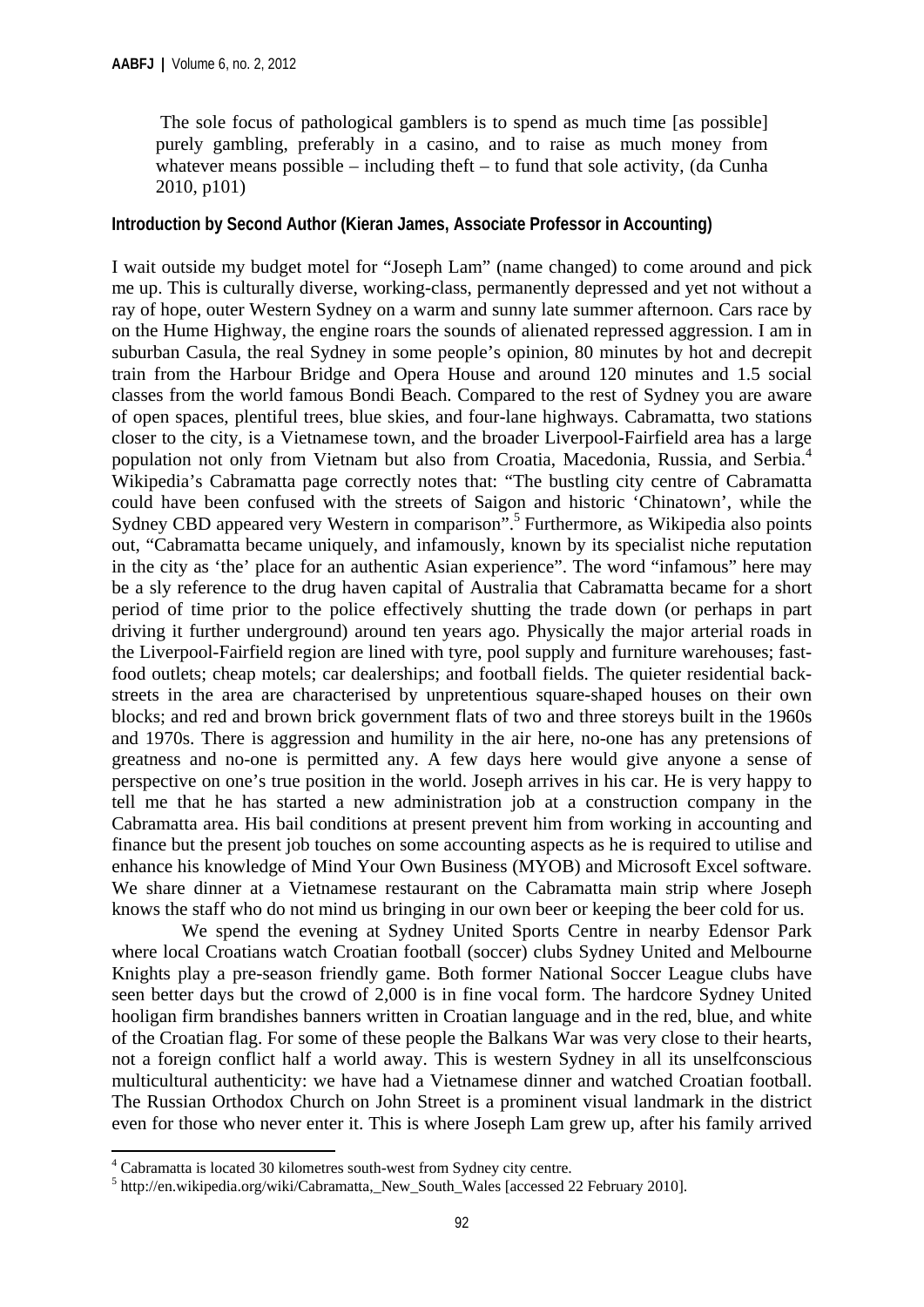as refugees from South Vietnam when he was six-years-old. Context is always important and Cabramatta is the area that shaped Joseph both as a human being and as an accountant. Without aiming to excuse any of his behaviours, growing up here gave Joseph a self-assured charm, a determination to persevere in all things, and access to ethnic community small businesses that would make up the bulk of his 1,500 tax and accounting clients over the period 1994 to 2005. Joseph is qualified as an accountant; operated his own small public accounting practice firm for more than several years in "Paraville" [location of business premises changed] in Sydney's west; and was recently released from jail after serving three years for accounting and tax frauds. Surviving and prospering in western Sydney, let alone in a western Sydney jail, is not for the faint-hearted and Joseph has proved himself to be a survivor.

 As we depart after the football game Joseph agrees to meet me in local pubs on the coming Monday and Tuesday evenings for detailed interviews.<sup>6</sup> This story, based on those 4.5 hours of interview sessions, begins with 36-year-old Joseph's childhood in South Vietnam; takes us through his heady days as the owner of a small public accounting practice in "Paraville"; continues on to his court case and jail time; and discusses his desire, in the terminology of the French existentialist philosopher Jean-Paul Sartre (2003, 2007), to recreate his own life in jail through beginning MBA studies. Joseph's story appears verbatim, in his own words, in Section 2 of this paper. I have done no editing apart from in the few places where my notes were inadequate or where the wording needed further clarification. All footnotes and explanatory additions within square brackets in Section 2 of the paper were prepared by me, the second-mentioned author.

As Joseph first forged his values authentically as a teenager in the (then) drug haven of Vietnamese-Chinese Cabramatta, his recent jail time and MBA studies have been used by him to create a more authentic and durable self-identity and set of values not built exclusively around making a fast dollar or feeding an addiction. The major setback in his life has served as a "negative dialectic" in the manner of the writings of the Frankfurt School philosopher Theodor W. Adorno (1990), i.e. as a catalyst to engender and empower more authentic and sustainable self-development and progress. We can view Joseph's story in terms of the "thesis-antithesis-synthesis" model of Karl Marx and Friedrich Engels' theory of "dialectical materialism" with the "thesis" being his successful years as an accountant owner-operator, the "antithesis" being his jail time, and the "synthesis" being his efforts in jail and today to rebuild his life based around a new set of values.<sup>7</sup> The first-mentioned author's Section 2 concludes with his personal message to accounting students and practitioners who might be tempted to commit fraudulent acts, now or in the future, in order to gain access to some fast money. After Joseph's Section 2, I (the second-mentioned author) return in Section 3 of the paper to offer some final personal reflections upon Joseph's case.

 Where do I fit into this story? From May to August of 2006 I was Joseph's MBA lecturer in introductory accounting and finance when I was working at Charles Sturt University in Wagga Wagga in New South Wales (Australia). I would occasionally talk, for short periods of time each session, with Joseph by phone and e-mail during those tumultuous times in his life spent inside jail. $8$  My purpose in presenting this case narrative, in conjunction

 $\frac{6}{6}$  Interviews were held on 1<sup>st</sup> and 2<sup>nd</sup> February 2010 in the following locations: (a) the Fairfield RSL Club in Anzac Avenue in Fairfield, western Sydney; (b) the Stardust Hotel in Broomfield Street in Cabramatta; and (c) the Phounguen Laotian/Thai Restaurant in Cabramatta Road East in Cabramatta.

<sup>7</sup> Regarding the theory of "dialectical materialism", see Althusser (2006, 2007, 2008), Cooper et al. (2005), Marx (1976a, 1976b, pp.100-103), Tinker (2001, 2005), Tinker and Gray (2003), and Tinker, Lehman and Neimark(1991).

<sup>&</sup>lt;sup>8</sup> All phone calls made from NSW jails are limited to six minutes and are monitored and recorded. In regards to e-mails, inmates are not allowed to use computers unsupervised and all e-mails are done (written) by Educational Officer(s) and/or approved by the Senior Corrective Officer. With the support of the Educational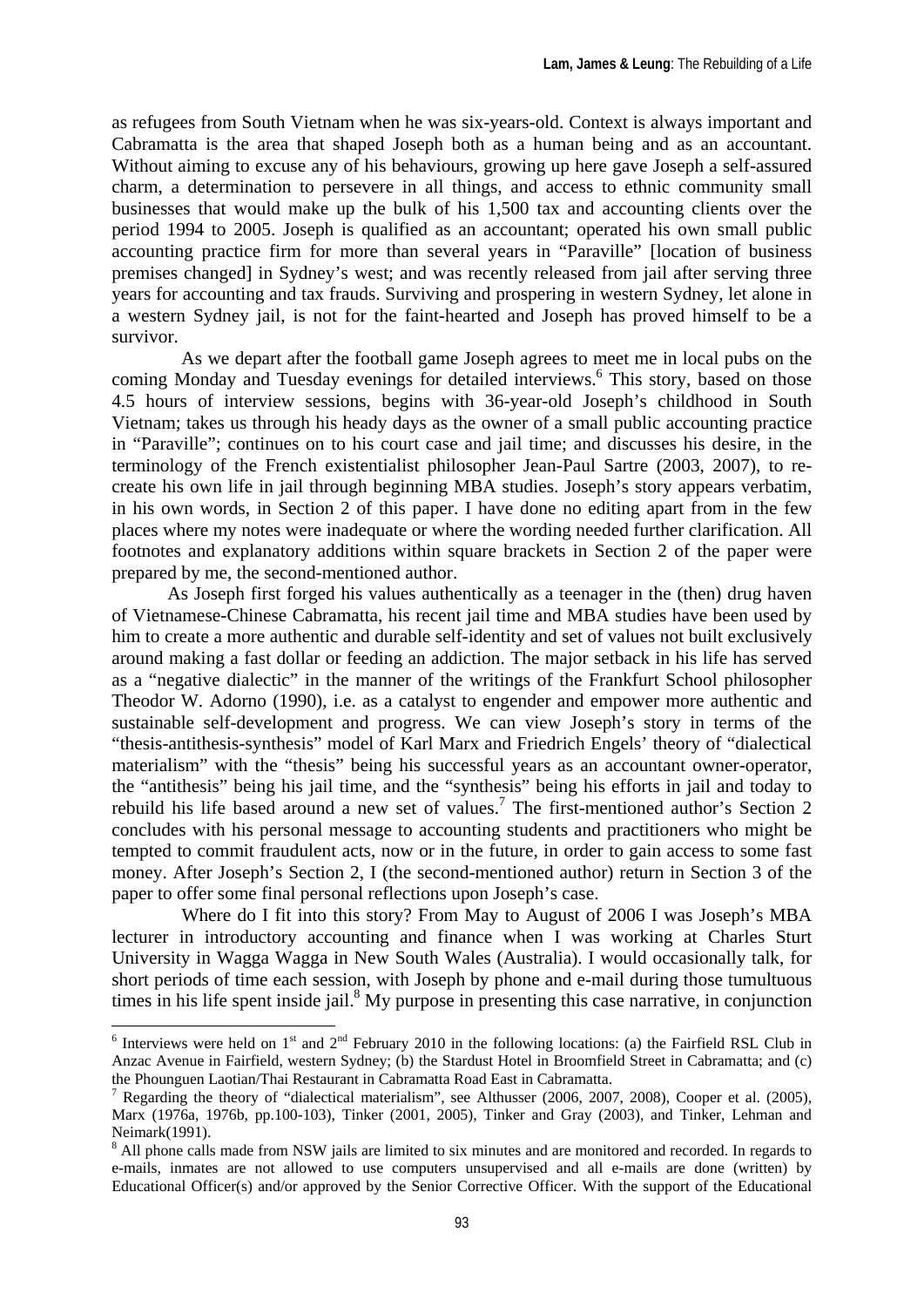with Joseph, is that I perceive that Joseph's case is a self-contained "moral message" (as opposed to a moralistic message) which presents a social-realist story that readers, especially accounting students and lecturers, will be able to relate to and learn from. This is in the manner of "moral messages" contained within classic Russian short stories by Count Leo Tolstoy (1983a, 1983b, 2008) such as *The Kreutzer Sonata*, *The Devil*, and *The Death of Ivan Ilyich*. I think our use of the existentialism of Jean-Paul Sartre (2003, 2007) and Marxist-Stalinist ethics (see later discussion in Section 3) prevents the story coming across as moralistic preaching or as a condemnation of Joseph. Joseph has placed his trust in me not to distort the story and not to condemn him publicly or doubt his ability and willingness to recreate himself in the Sartrean existential sense. It is now up to him to rebuild his life. Please bring your beer to our table at the Fairfield RSL Club and join us for Joseph's story.

## **"Joseph Lam's" Story as Told to the Second-Mentioned Author**

## *Early Times in Vietnam and En Route to Australia via Hong Kong*

Hi, I'm Joseph Lam. I'm [ethnic] Chinese, born in Vietnam, so I am Vietnamese-Chinese, with Chinese grandparents who immigrated to Vietnam when they were [both] around thirteen years old due to famine. They were from Guangzhou. My parents were born in Vietnam in the late-1920s. They survived the World War II Japanese Occupation. I was born during the Vietnam War. At that time it was the peak of the war. There were many kidnappings of young children, midnight curfews, and military soldiers and tanks on the streets. The Viet Cong or Communists, also known formally as North Vietnam during the war, it's like a parade; they executed many South Vietnamese soldiers and civilians who they suspected as traitors against the Communist regime. The Communists thought that whoever co-operated with the Americans in the past deserved harsh punishment. I still remember "kindy" [kindergarten] and year 1 and year 2. I survived year 1 but year 2 not really. At that time the Communists took over South Vietnam, 30 April 1975. My dad and mom went to jail simply because we were trying to escape from the Communist regime. I didn't know anything about this. People's assets were frozen first by the Communists and then those people considered to be the most dangerous to the regime, such as the upper middle and upper classes, the rich people, and those related to the former authorities, were put in jail and forced to do hard labour work such as rebuilding the infrastructures of the war torn country of Vietnam. My mom and dad together with my uncle (dad's brother) and aunty bought two boats; it was supposed to be a family escape thing. Then my mum and dad got caught, someone dobbed them in; they were surrounded by soldiers and police; my dad went to jail for two years and my uncle went to jail for one year.<sup>9</sup> One year after the Communist takeover they [my parents] tried to find somewhere to escape to. They did not want to remain in South Vietnam under the Communist regime. In 1976 they bought the boat. My mom went in and out of jail three times. We were under house arrest, our whole family. We constantly had to ask our relatives for help. We were woken up and told [that] we were going to our cousins' house to sleep. Every time we went in and out of our house our bags were searched, just like Aung San Suu Kyi.<sup>10</sup> We came from a moderately wealthy family; we had two houses in two buildings in different locations with six levels. My dad had worked very hard to build up his businesses from nothing and to achieve his status of the time. My grandparents and my dad

<sup>&</sup>lt;u> 1989 - Johann Barn, amerikansk politiker (d. 1989)</u> Officer the inmate may be able to hand-write an e-mail and ask the Educational Officer to type it in to the computer and send it as an e-mail.<br><sup>9</sup> To "dob in" is Australian slang for "informed on" as in informing the authorities.

<sup>&</sup>lt;sup>10</sup> This is a reference to the dissident Burmese politician, Aung San Suu Kyi, now released from house arrest in Burma.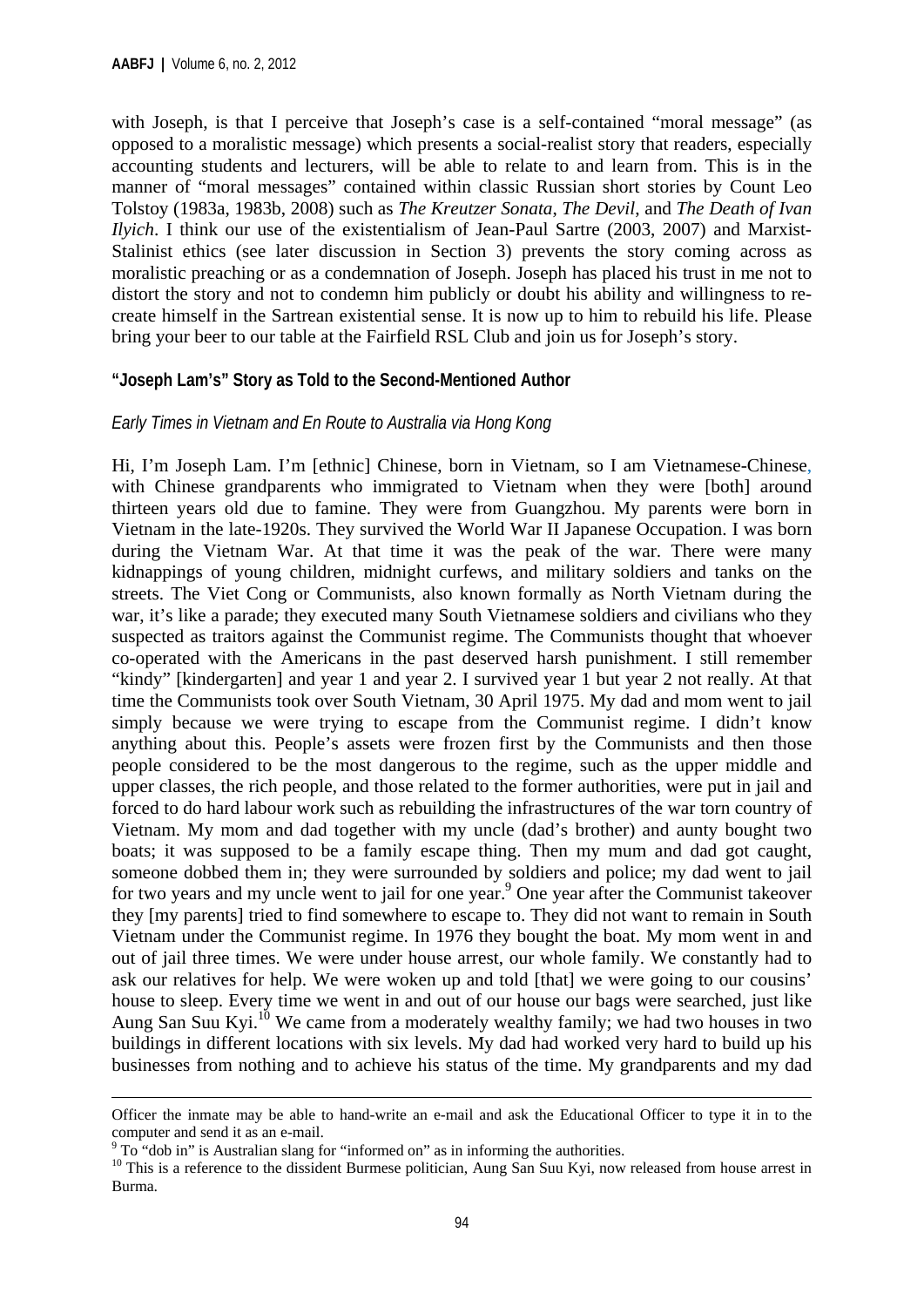and his younger brother and four younger sisters were very poor after World War II. My dad had only two years of schooling in his whole life. He had to sell fried peanuts on streets to support his younger brother and sisters. My dad's businesses involved manufacturing of cotton, plastic containers, incense coil for insect, mothball making, and retail selling of Western household products (mainly American products). Overnight, on the  $30<sup>th</sup>$  April 1975, the Communists took everything and his dream was crushed. The Communist Government later on converted our house into a court.<sup>11</sup>

In 1978, late 1978, I still remember it was towards Christmas, the monsoon period, we left, my two brothers, my two sisters, my grandmother, my uncle, my aunty, my three cousins, eleven of us including me. We left Vietnam, Saigon, in December of 1978. I remember it wasn't long before we reached Hong Kong. It was a cargo boat, 3,400 plus [people] on a steel boat from [made in] Taiwan. I was six [years old], we were one of the first to arrive in Hong Kong and were known as the "boat people". We were squeezed together right at flag pole at the back of the boat. Our bodies would be touching each other with, literally, no room for movements. During the monsoons all the water splashed up, that was a tough time. It took five days to get to Hong Kong and for one month we had to stay in the water. The Hong Kong Government did not recognise us as refugees, but the Hong Kong Government had no choice as Hong Kong was a British Colony at that time so we had to be let in. We stayed in Hong Kong for one year in a refugee camp in Kowloon. Our family made three separate trips; my first two older brothers had left for Thailand first in 1976. They [left early because] they were to be compulsorily entered into the military at age sixteen. Then my dad had to wait for my mom to come out of jail. We all reunited in Australia, in Sydney, our group arrived on 7 November of 1979. I have been in Australia just on 30 years.

 When we came to Australia we settled in Cabramatta immediately. We were allocated to a hostel for one month; my mom and dad stayed in Westbridge Hostel.<sup>12</sup> The Government let you stay there as long as you wanted and gave you food, clothing and enough welfare money for my mom and dad to seek employment. Not long after that my mom and dad set up a clothing manufacturing business. They started in 1980-81 in Canley Vale.<sup>13</sup> We lived in Gladstone Street, Cabramatta, 1980-87, in a small three bed unit, townhouse, and eleven people in our family. When I first got here I hadn't seen my mom and dad for three years, they were in jail in Vietnam. All I remember is that he [my dad] said to me always in Vietnam: "Put more effort into studying, study hard, son". To me I didn't know anything. When I came to Australia I was very young, it was exciting and [I was] full of curiosity about this new western country. I was too young to know anything. I didn't know I would grow up here. There was a lot of uncertainty. I didn't speak one word of English.

*University Years at University X, the Accounting Firm in "Parraville", Gambling, Tax Fraud, Nightlife and a Life Spiralling out of Control* 

When I went to university I met a lot of international students. I attended University  $X^{14}$ , Bachelor of Commerce, majoring in accounting and finance. I enjoyed the study but my regret is [that] in high school I did not pay much attention to English. At University X, I

<sup>&</sup>lt;sup>11</sup> The Lams' former family residence remains a court building to this day in Ho Chi Minh City (Saigon). Joseph's 80-year-old father still today shows photos of the courthouse and his former shop to anyone who comes to visit the family home in Sussex Street, Cabramatta. He still tells visitors about his businesses being taken by the Communists. This is not to suggest that the family has not moved on. Graduation pictures of the now adult children, including Joseph, also adorn the living room walls.<br><sup>12</sup> Westbridge Hostel is currently known as Villawood Detention Centre and refugees are currently housed there.

 $13$  Canley Vale is the suburb immediately adjoining Cabramatta to the east and is one railway stop closer to the city centre.

<sup>&</sup>lt;sup>14</sup> To protect Joseph's identity, we have not named the university that he attended.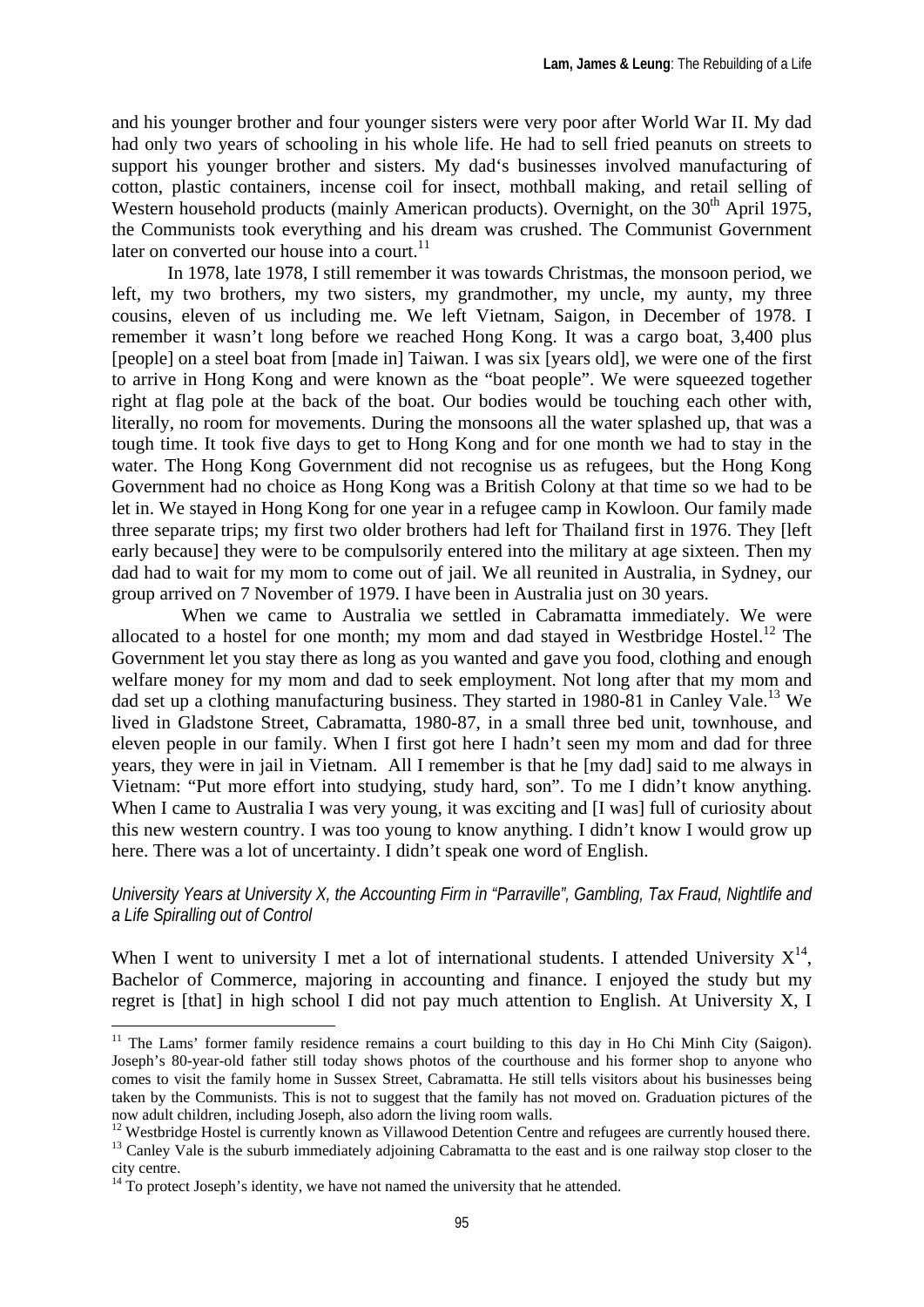failed three subjects. "Dr. Worthington" [name changed], he's the one who failed me in *Introduction to Australian Business Environment*. He said I should go and have English lessons. I felt quite crap [as a result of this]. I had thought my English was okay, but he was right. I only failed by three marks or something. I did finish all my subjects on time. I was a very popular student at uni, one of the most popular among my group. We went to national parks for barbecues, frequent gathering for lunches of yum cha and dinners. Uni was such good lifestyle and I took education for granted and I didn't have any worries in the world except to complete my degree on time. We had a group of around 20 of us, we went regularly out, and we were a mix of locals and international students. I went through it [my degree course] in three years, on time, 1989-91. I graduated in 1992.

 I came out to work in 1992, a bad year to come out; it was one of the worst recessions in Australia. Australia hit 11.6% unemployment rate under Keating.15 He said that it was the recession we had to have.<sup>16</sup> I came out  $\overline{1}$  as in he came out of university]. I started working in 1992 in this stingy public accountant firm in Campbelltown.<sup>17</sup> There was only me and the boss. I was there for one year. Since I graduated I have mainly worked in CPA/CA firms specialising in taxation.

When I started work at restaurants [during high school years] I was saving some money. I got into gambling when I was young, twelve or thirteen. In Cabramatta, back then, there was no gambling age limit [i.e. no age limit policed effectively]. Illegal gambling dens would give you two dollars of pocket money in a red packet then you could go in and start to play. These Vietnamese and Chinese gambling dens operated on commercial shopping premises; they would pay off the coppers [police]. In 1996 there was a Police Royal Commission headed by Justice James Wood, and also one prior to that, on the New South Wales police.<sup>18</sup>

 I was sucked into it, I gambled through my younger life, and through my uni life on a 'social level'. Once I started working as an accountant and including setting up my own small accountant practice firm, I did not gamble at all as I was too busy working about twelve hours a day, seven days a week during the peak tax season almost every day throughout the year. I was working upstairs in Burwood [inner western Sydney] in 1993. Later I started my own accountant firm because I saw there was a huge opportunity. [In the Burwood arrangement in 1993] it was a partnership; I was working for him on commission during 1993. I was like a silent partner, he paid me AUD50,000; I contributed no capital. I was a very ambitious individual, the accounting practice grew rapidly and for me it was not enough. As I made more money, I was spending more; it was like a vacuum.

<sup>&</sup>lt;sup>15</sup> This is a reference to the Australian Labour Party's Mr Paul Keating, Federal Treasurer in the Hawke Government from 1983 to 1990 and then the Prime Minister of Australia from 1991 to 1996. According to Australian Bureau of Statistics (1992), as at November 1992 the official unemployment rate was 11.5% for all

persons and 11.6% for persons aged from 15-64 so Joseph's quotation of the 11.6% rate is accurate.<br><sup>16</sup> This statement was actually made by Mr Keating on 29 November 1990 during the Australian recession of 1989 to 1992 [se 1989 to 1992 [see the Paul Keating – Chronology page at AustralianPolitics.com, http://www.australianpolitics.com/executive/keating/keating-chronology.shtml, accessed 22 February 2010]. 17 Campbelltown is an outer south-western suburb of Liverpool located 51 kilometres from the Sydney city

centre. As many people living in that part of Sydney would know, trains on the Inner West line depart from Platform 19 in Central Station, passing through Cabramatta Station 59 minutes later, en route to their final destination at Campbelltown. There are stories that Macquarie Fields Station on the Inner West line is haunted by a moaning teenage girl who can be seen late at night walking around and sitting by herself on the platform benches (Australian Ghosthunters &Paranormal Investigators, 2010). It appears that life in western Sydney is an eternal struggle with even death not always providing the hoped-for relief.

<sup>&</sup>lt;sup>18</sup> The Independent Commission Against Corruption (in the New South Wales Police Force) was headed by Ian Temby QC. This preceded the Wood Royal Commission. "Volume 1: Corruption" of the Wood Royal Commission Report is available online at: http://archives.hempembassy.net/hempe/resources/VOLUME1.pdf [accessed 17 May 2010].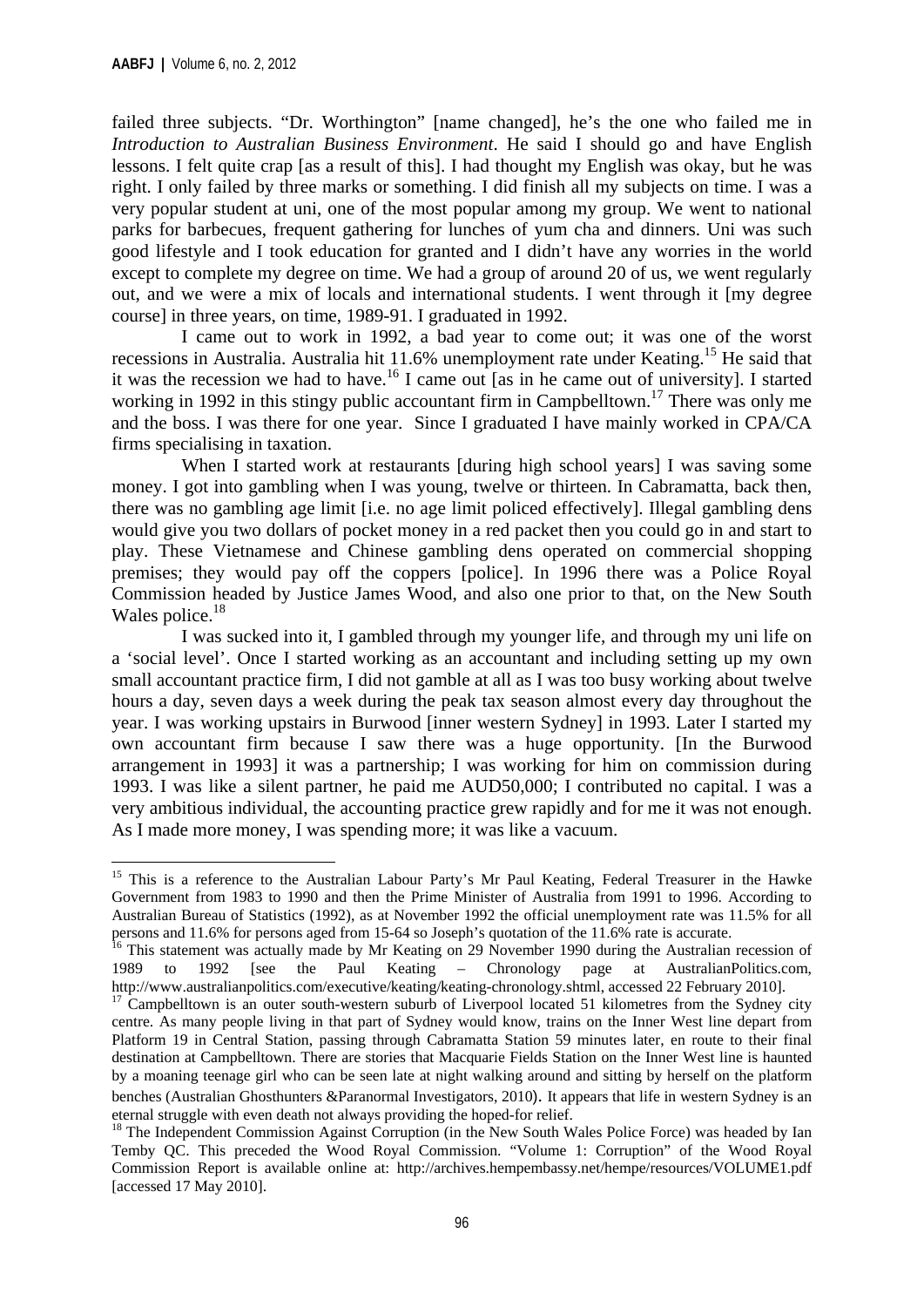Back then it only cost AUD10,000 to set up a CPA firm. You just needed computer, desk, taxation software, rental and small overhead cost – the potential was huge, I could still do it [nearly this cheaply] now. In 1994 [after starting my own accounting firm] there was work pressure, I was working seven days a week. I had set up my own firm, Lam and Associates [name changed] in Church Street, "Paraville" [location changed]. The clients were mixed.<sup>19</sup> From 1994 to 2001, I built up around 1,500 clients. I am very, very good at doing this. My biggest downfall was gambling and the nightlife.

 On New Year's Eve two months ago [Joseph now leaps in time forward to the present] I joined this club [Fairfield RSL Club, home to a huge poker machine area]. There's no desire [to gamble], there's no thrill, because I've been to hell and back. Back then it's when I had the power and the authority and the control of finances [to become an addictive gambler together with nightlife and the continual income stream to feed the habit]. As we Chinese say, if you've seen ghosts you are [now] scared of the dark.

 I started gambling when I was twelve. I took it more seriously [towards the end of the period running the "Paraville" firm]. Some gambling clients and the nightlife people fed me information about the 'dark side' of accounting, of tax, of trust accounts. It opened my mind to this 'bad and evil' corruption world because once you start to dig your own hole it gets bigger, bigger and bigger until you cannot cover or fill it back. I am telling you this because I have learned my lesson. I've seen the 'dark side'. Back then the Tax Office was asleep, they had no MIS, matching information system, and they did not link up with Centrelink [Australian federal government agency that administers and pays welfare benefits] or anywhere then. You could do fraud left, right and centre, even asleep. We are talking about a lot of money here. There weren't any identity checks on individuals, you could ring up the ATO and pretend to be someone else and get very useful personal information on other people. For example, a clothing manufacturer, my client, came and taught me and said "my firm turned over three million, I have made AUD750,000 profit, I don't want to pay tax". There are three types of clients [ethnic groups in western Sydney] that are notorious: X, Y [and]  $Z^{20}$  I'm not saying [that] any of these is the worst but some of my clients were very bad [ethically]. Some X group people don't give a damn about [paying] tax at all. I'm quite fair when it comes to paying tax to the government but some [clients] would turn around and say to me "Joseph, look, I will teach you what to do. I will write a check for AUD15,000; just give it back in cash". Back then there was no RPS, Reportable Payment System, GST, no ABN requirement only ACN is required and many more. In 1997-98 the ATO [Australian Taxation Office] introduced this and then gradually went to ABN [Australian Business Number]. Basically the Australian Taxation System is very complicated [so] that [even] the ATO itself cannot sort out their own mess. They say we will simplify the tax system. It went from Hawke to Keating, then to Howard and to Rudd and currently awaiting for the Henry Tax Review [as at the date of our interviews, February 2010].

 There was a case, Fashion Company X [name changed]. The mother and two sons were slogged big time. What they did was similar to what I did, one section of it. Millions of dollars of taxes were owed. My frauds continued on in the period 1994 to 1997. The clothing manufacturer, to continue the example, writes a check AUD20k payable to ABC Fashions [fictitious company]. So you [the accountant] set up a false company name under ABC Fashions then you give them, less  $8\%$  commission, AUD18,400 [cash].<sup>21</sup> You deposit the check, clear it after three days, then give them back AUD18,400 (less the 8%). Every day I was carrying AUD50 thousand, they don't pay tax on the AUD20 thousand, they get a

 $19$  The reference "mixed" here probably refers to both ethnicity and line of business.

<sup>&</sup>lt;sup>20</sup> The reference here is to three specific ethnic groups but the ethnic groups have been removed, at the suggestion of an anonymous reviewer, so that the paper does not cause offence to any reader.

 $21$  Even today Joseph does not need a calculator to tell you that 92% of 20,000 equals 18,400!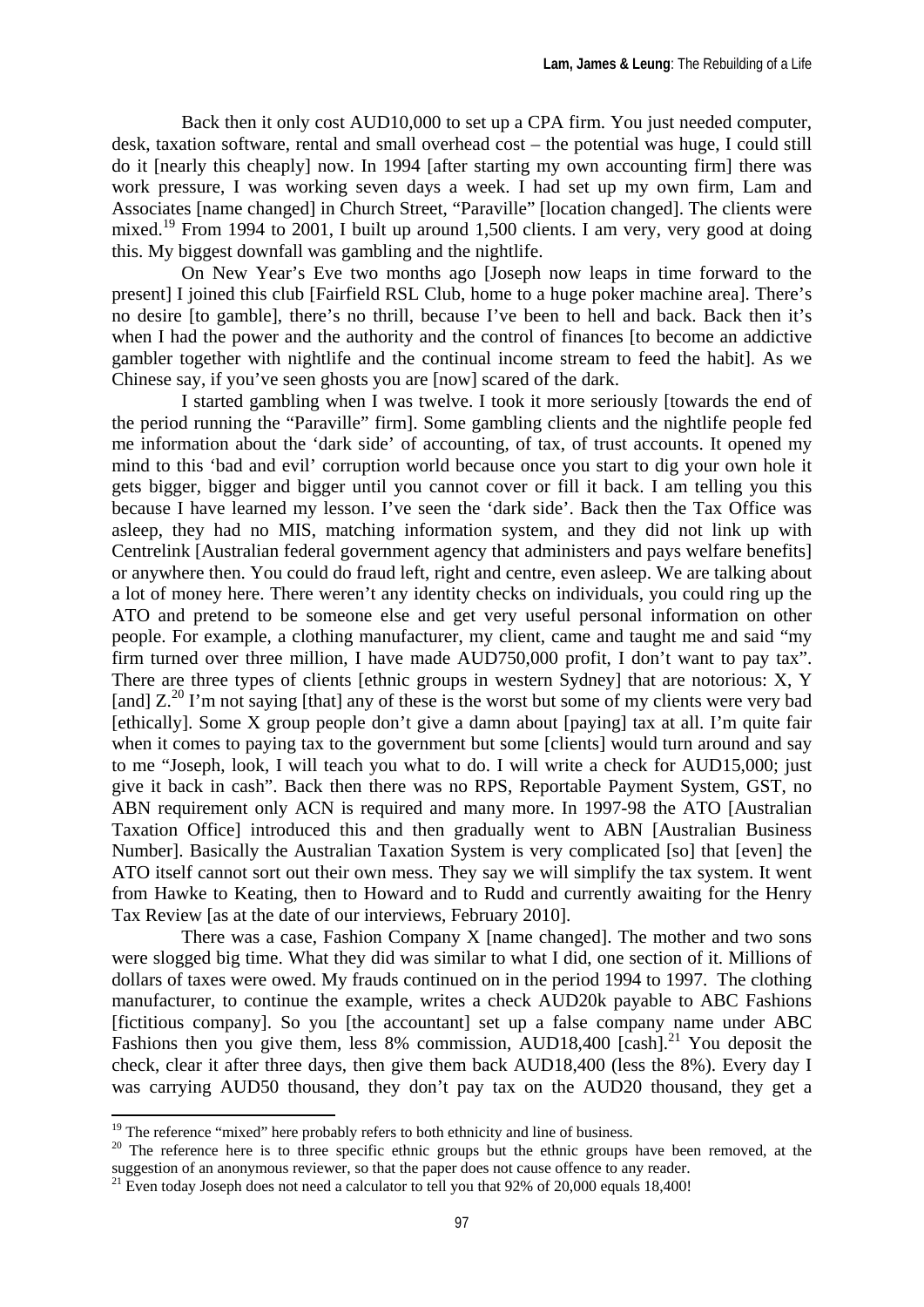business deduction on the AUD20 thousand, and they can pay the workers AUD5 to AUD7 per hour cash from this money.<sup>22</sup> The whole thing is a scam and the 'black economy' gets bigger and bigger as the ATO is asleep. To give a more complete example: Client X, annual turnover AUD3 million, gross profit AUD750,000, company tax at tax rate > 30%, say 33%, nominal tax AUD250,000. Net income after tax should be AUD500,000. Instead of paying tax they will write out many, many checks to ABC Fashions, XYZ Fashions, etc. [i.e. all fictitious companies] for the  $AUD250,000$  before the  $30<sup>th</sup>$  June financial year ends. Back then there was no checking [by the ATO]. All checking was based on check butts. So [the writing of checks continues until] net profit equals AUD10 thousand (say), [you] pay tax on the AUD10 thousand. I helped them do this, charging 8% commission [on each check]. I did around AUD10 million of transactions, that is AUD800 thousand commissions. That's only one way [to make money through assisting client frauds], the simplest way. There are around four other ways. It's still possible to cheat the Tax Office now [today] but it's much harder.

 If you come from a violent Third World country [to Australia] you don't give a damn about the tax<sup>23</sup> especially the X ethnic group. Do you remember how they [the ethnic criminal gangs] punish the subordinates in King's  $Cross?^{24}$  They smash a chair over a kneeling man's head. The police have cleared out many dirty things [in Sydney]. X and Y are not so bad; W and Z do not want to pay one cent of tax or they will go elsewhere [to another accounting firm]. I was quite aggressive at that time. I helped these non-compliance tax payers to get through the tax system. I was digging my own hole deeper and deeper to feed my gambling addiction and the nightlife. What I am doing now [telling my story] is invaluable to the society as I can act as a mentor [to university students and young accountants facing ethical pressures].

 It's a disease [the urge to gamble] that grows inside of you; it is an urge – like a cancer keep on growing and growing. If a gambler is going through this process [feeding and succumbing to the urges] and I tell him to stop and please do not go [gambling], it is very hard for this gambler to understand me and in his/her mind is an obsession for gambling. There is one method to go around him/her and tell him/her in a different way [i.e. hearing personal stories of former gamblers such as this one]. I have been hitting walls in a bouncy castle, I relapse, I can't get out, and I've tried many ways. I've made AUD8 million. I've lost AUD7.8 [million], the rest sort of evaporated. I have nothing now but I'm still young and have potentials as I have my MBA. I have opened my eyes, I have opened my mind. [My approach now is to] go to the people who I think can't disappoint me, can help me. I go to them directly. I want to see who my genuine friends are and who are not during this lowest and most difficult time of my life. To find out this information from your friends are invaluable as human have 'blind spot', everybody have 'blind spot'. Some people pretend very well, to become a very good friend to you but in reality can be your worst and most dangerous enemy in your life. I'm very lucky [to come out of this unscathed except

 $22$  This hourly rate, of course, excludes payments for overtime and superannuation and is well below the minimum hourly wage rate enshrined in Australian law.

<sup>&</sup>lt;sup>23</sup> The implication here is that these people are so concerned with mere survival in brutal countries that tax payments are seen as an academic nicety regarded as dispensable especially so as the Tax Office is perceived to be far away, foreign, and benign. There is a Chinese saying that the country is hilly and the Emperor is far away. We might also say that Jean-Jacques Rousseau's concept of the "social contract", where tax is paid to provide public goods as part of the social contract between citizens and the state, is a product of the Western European Enlightenment and basically not appreciated in the same way in the murkiest parts of the business world. These are Joseph's perceptions and we leave them here although some might view them as non-PC.<br><sup>24</sup> King's Cross is a traditional red-light and entertainment precinct in the inner eastern suburbs of Sydney. It is

allegedly controlled by ethnic gangs. Many see "the Cross", as it is known, as having had its most vibrant days back in the 1970s and 1980s. The 2010 Channel Nine TV series *Underbelly: the Golden Mile* documents most vividly the violent and seedy life of the Cross during the era 1988-99.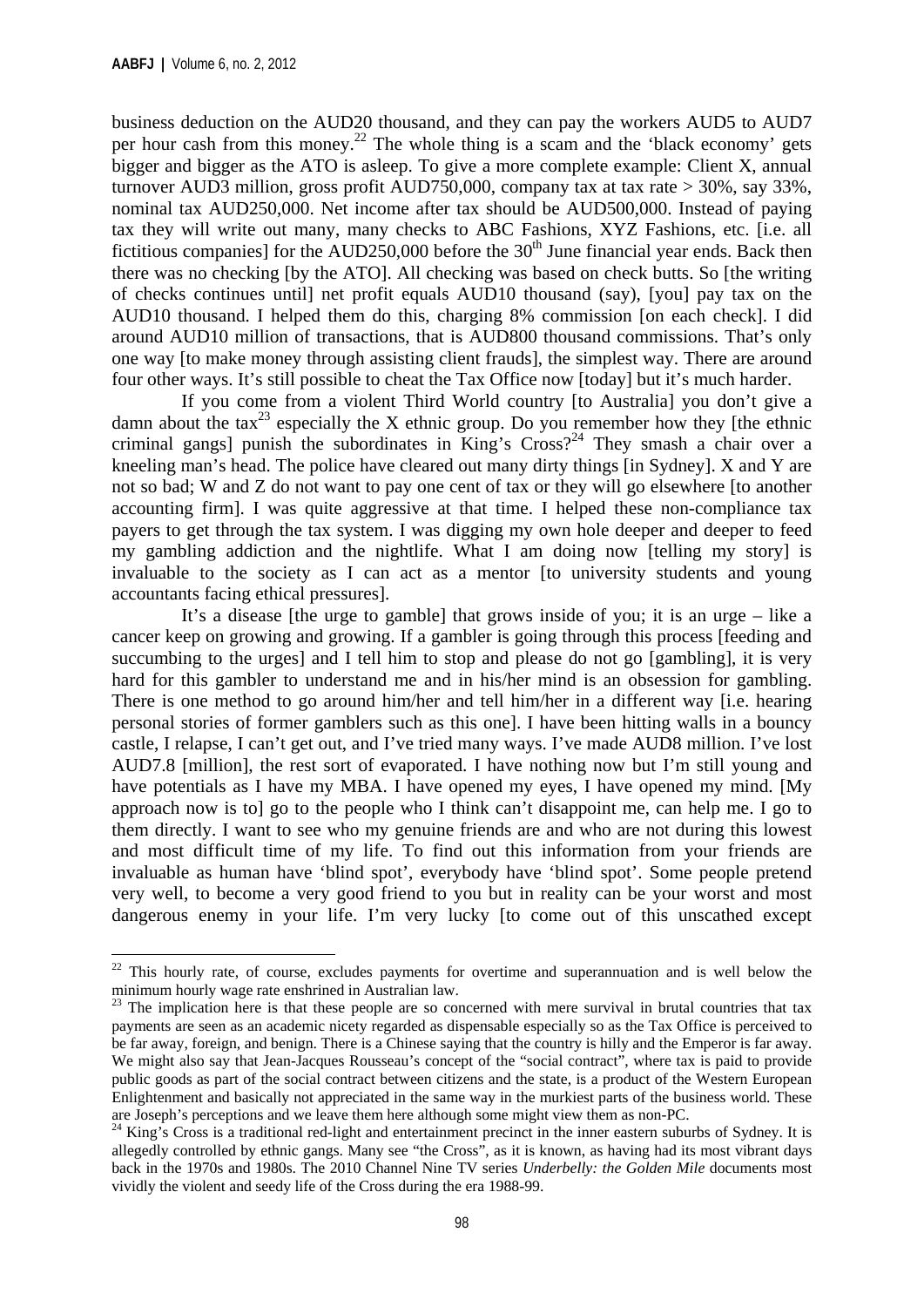financially]. I think this is the biggest lesson in my life so far, it's huge. My biggest problem was gambling and the nightlife. It took me so long to get out of this. Without gambling I would have had no major problems in my career. I was a time bomb waiting to explode. I have not touched "pokies" [poker machine] gambling for a long time. On parole [from jail] they kept hounding me about my gambling habit? "Are you still gambling? Are you still gambling?" I've seen so many counsellors. They say [that] "you don't have a problem, Joseph, full-stop". But they [the parole officers] don't believe it and I have to do it [counselling] again.

 Basically, the banking system back in the 1990s, the ATO back in the 1990s, the relevant authority ASIC [Australian Securities and Investment Commission] as well, it was called ASC back then, ASC was pathetic, literally. They did not have an MIS, matching information system and the identity checks. They [the various authorities] did not talk to each other, Immigration, Tax Office, banking, ASIC, Customs. They did not have a matching system; it was a paradise for fraud. This was back in the early 1990s [up] to 1998.

 Under the Prescribed Payment System or PPS, for contractors and subcontractors, you paid 20% of your [declared] income. ATO didn't liaise with Customs which didn't liaise with Immigration or the banks. There are people that have done it big time. The only reason I did this was to feed my gambling habit and the nightlife. But it's like a spell. You don't want to listen to anyone. I was running this [accounting] practice of mine during the peak tax season seven days a week, literally twelve hours a day, running a one-man show with one secretary. There was pressure, stress, and deadlines. I eventually collapsed. The way I relieved my pressure was through gambling and meeting people in nightlife.

 From 1999 to 2005, I started to gamble very heavily there, my life was in a mess. It was like going through hell, on one side you wanted it to stop, but the other side of you lets it continue. From 1994 to 2000 I didn't go into it [gambling] heavily because I wasn't greedy. My nature was: 'why do I need to do it [fraud] if I don't need it [gambling money]'. In 2000 I was in disarray, lost, lonely, confused, and uncertain. Gambling is a disease; it's an attraction, power, being on top of the world. All these casinos give you benefits, five-star hotel, limousine, flights to all around Australia, entertainment etc. to entice you. Once you win you are OK but once you lose it is the bitterest pill to swallow in the whole world.

# *Return to Sydney, Nightlife Continues, Collapse of the "Paraville" Accounting Practice, and Gambling Addiction Worsens*

I will tell you the mind of a gambler. I understand the [mental] process because I have been through it. I consider myself very lucky because I went to jail and did my MBA. Name anyone in this world who fell into a s\*\*\*hole and came out with a gold chain, an MBA. In New South Wales I could be the first or second. I know some who did their Masters but to get through the system it is so tough. It depends on whether the Education Officer is willing to do it for you; [whether the Officer] … understands. I [later] met "Mary Baxter" [Educational Officer, Correctional Centre Y, name changed].

 In gambling you cannot chase the money you have lost. Why do you think casinos around the world don't close [the intended meaning here is "go out of business"] except in a recession era? The way they make money is that they look for people like me. But for me to get money in a short period of time I had to commit more fraud and there is a way to access it. This is one of the ways [i.e. tax fraud].

 If you can break the law [without being caught] 1,000 times all you need is one mistake. Among 1,000 times we are talking about 0.1 percent, or if 10,000 times then 0.01 percent. One mistake and that is it; it can land you in hot water. I have known people inside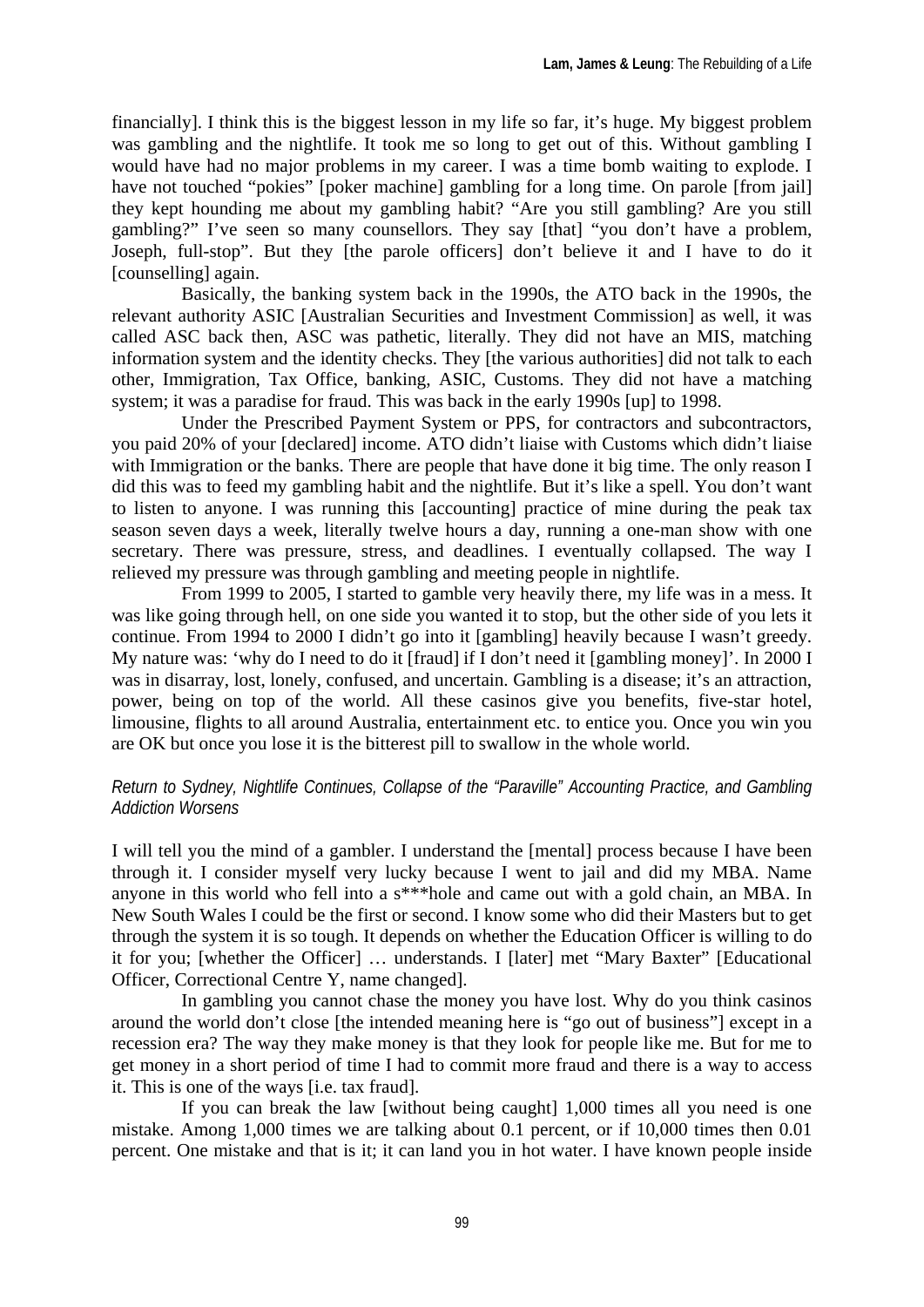[prison] who did fifteen, eighteen or twenty years of drug runs, many times over 200 or 300 times. All they needed was one little hiccup and they were gone.

 I have stopped gambling. The disease is gambling. If you take gambling out of my life everything is [Joseph searches for the right word here and you feel that the two he chooses do not fully capture the intended meaning] successful, easygoing. Gambling is as bad as drugs and paedophilia. It is a big social problem; a huge social problem in our society. Why? Because, being a human, once you step into that gambling territory your mind is not as strong as a computer or machine to say "stop".<sup>25</sup> I hung around with a lot of bad gamblers and nightlife people at that time. You would see me at the casino three days a week or five days a week, during working hours. I was running the business diverting my calls over to the mobile. Between 2000 and 2003 it was like stepping into very dangerous territory. To feed my habit, and the nightlife habit, I had to step up the tax fraud. It is like digging the hole deeper and deeper. I would have engaged in 500, 1,000 or 2,000 frauds; millions of dollars were involved. All I had was a good time but there was no control; it just gets bigger and bigger until you get caught and it becomes a lonely world inside you.

#### *Police Undercover Surveillance Operation, Comments on the Legal System, Jail Time, and MBA Studies*

I could tell that the authorities were on to me, Tax Office, Police, Immigration, Customs, Federal Government, Federal Police, State Police, you name it. I had a brief of 34-36 foolscap volumes [kept about me by the police]. There were around 80 authorities working on my case for 1.5 years. My whole objective of [participating in] this whole research is [to communicate that] I have changed. I built up 1,500 clients. I was very successful until I gambled very heavily.

 At that time I lost my mind, I was losing my mind; my gambling got heavier and heavier, like a cat and mouse game. All you need is one mistake; that is what I have learned in my life. One mistake out of 1,000 transactions and then you are gone. I was under surveillance for five to six months [when I was] living in Cabramatta. I had a bit of money. One thing I know is that lawyers, solicitors, and barristers are as bad as corrupt coppers; they have their way out of things but when it gets too serious they suck your blood so badly that you are dry, like Dracula until the day that you drop.<sup>26</sup> Once you are on the other side of the fence [being pursued by the authorities], when you are about to go down but when you still have money, say AUD500 thousand, they can see that [i.e. they can see your financial position]. They are so calculative that they think "this is a big fish, this is a big turtle", they will drag out the court case on and on for years to suck your [financial] blood just like a dragon. They suck your blood until you are dry and then – this is what is so interesting – when you cannot pay them anymore they literally treat you like a prostitute as in "f\*\*\* off". If you want them to continue their "expert" services [the word "expert" is used in a sarcastic manner here] you have got to keep it up, you have got to do more fraud; that is the name of the game. Once you are in trouble you can get bail but you need AUD5 to 20 thousand. The barrister or solicitor has good contacts with the magistrate and can get you bail. Bail is what you want, that is how the society works. The barrister charges AUD5 thousand per day or

<sup>&</sup>lt;sup>25</sup> A Marxist critique here would point to the western Sydney poker machine rooms in working-class hotels and pubs being, literally, human being versus machine with the machine programmed to serve the profit-maximising agendas of capitalists close to 24 hours a day (the massive Fairfield RSL Club in fact closes for four hours each night) without fatigue, doubt, confusion or regret.

<sup>&</sup>lt;sup>26</sup> The discussion on this issue in this paragraph is reminiscent of French philosopher Michel Foucault's (1977) theory of the nature of surveillance and control in modern institutions in his book *Discipline and Punish*. Of course that theoretical framework applies well to the prison system also.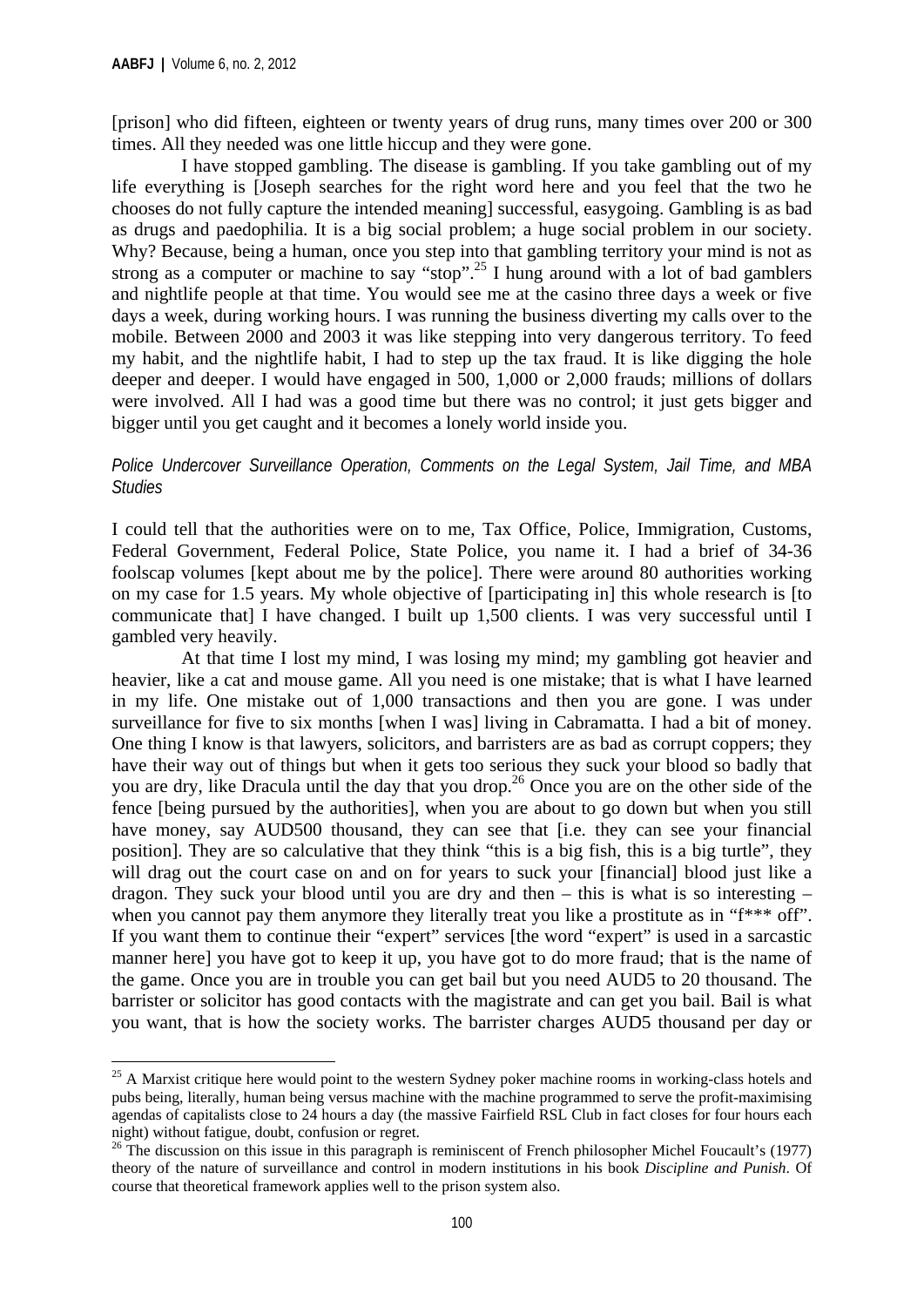AUD50 thousand for two weeks. But if the court does not go ahead in those two weeks … they do not do service unless money is transferred to their account before it is rendered. Their typical phrase is "I allocated my time for you; if it does not go ahead I still need payment". How many times did I go through that? Many times I asked a barrister to represent me but the trial could not go ahead. Of course I could not get a refund. He allocated his time for me.

 The police caught on to me. They charged with me with 100 plus charges after six months of surveillance. They said "we know what you did, over 100 charges. You can fight the charges, whatever you want". I was under Section 12 and Section 9 bond and unable to get bail unless I went to the Supreme Court [of New South Wales]. A Section 12 bond is for suspended sentence and a Section 9 bond is a good behaviour bond. I was on both. It was all leading up to the big charge, starting small. It was me digging my hole bigger and bigger until there was no point of return. I am the perfect person [now] to be a gambling counsellor or even a life experience counsellor.

 First I went to MRRC or Metropolitan Reception Remand Centre; that is the maximum security. When I first got there I was freaked out because I did not know I would be held with the hardcore criminal people looking at five years and above. They have a classification: AA is Maximum Security, followed by A, B, and then C. I was C classification meaning white-collar crime. I was kept there for three months at MRRC and then they had to move me to Correctional Centre Y [name of prison changed]. I was there for one year and nine months. I was sharing with other inmates. Most times I had a lot of problems with cell mates as most were druggies. I shared with as many as fifteen to twenty "cellies" [cellmates] in my time there.

 When I first got there I met Mary Baxter [Educational Officer, name changed]. She helped me to apply for MBA. It is up to the [discretion of] the Educational Officer whether they will apply for you. If she or he is unwilling, then there is no point to go ahead. In around November or December of 2005 she applied for me but I did not start until May 2006. It was a nightmare to apply for [sitting] the exam. It was waiting and waiting. You have no-one to speak to, literally, [you are] shut out from the world. The only communication line was through Mary Baxter; she was the only link to the outside world for education. It took me about six months to apply. I applied in November so I missed the February start. I started in May 2006 through to August 2006, my first trimester. When it first started it was exciting. I was a bit nervous as I hadn't studied for ten years. I was bored; I wanted to make my time useful. In my time inside something had woke me up. I couldn't gamble or drink. Every day I had routine of wake up, athletics, etc. I read Clinton *My Life* [and] Mandela *Long Walk to Freedom*. He [Nelson Mandela] was locked away for 27 years.<sup>27</sup> So this inspired me, reading this book. I also read *Snapshots from Hell: the Making of an MBA* [by Peter Robinson].<sup>28</sup> These two books [*Long Walk to Freedom* and *Snapshots from Hell*] inspired me. I read Reagan as well, Nixon, JFK, and *The Encyclopaedia of American History*, big huge book; I didn't finish it though. I spent a lot of time reading, first time in my life. Why? You have all the time in the world, locked up seventeen hours per day.

 The prison is just awful. The "screws" [prison officers – amongst inmates we call prison officers as screws] are so uneducated. They have no idea what an MBA is. When I started my MBA exam one time I needed permission [to get back into the cell area]. I said

<sup>27</sup> The Amazon.com link for *Long Walk to Freedom* is as follows: http://www.amazon.com/Long-Walk-Freedom-Autobiography-

 $Connections/dp/0030565812/ref=sr11?ie=UTF8&s=books&aid=1272342215&sr=1-1$  [accessed 27 April 2010].

<sup>&</sup>lt;sup>28</sup> The Amazon.com link for *Snapshots from Hell: the Making of an MBA* is as follows: http://www.amazon.com/Snapshots-Hell-Making-Peter-

Robinson/dp/0446671177/ref=sr\_1\_2?ie=UTF8&s=books&qid=1272342325&sr=1-2 [accessed 27 April 2010].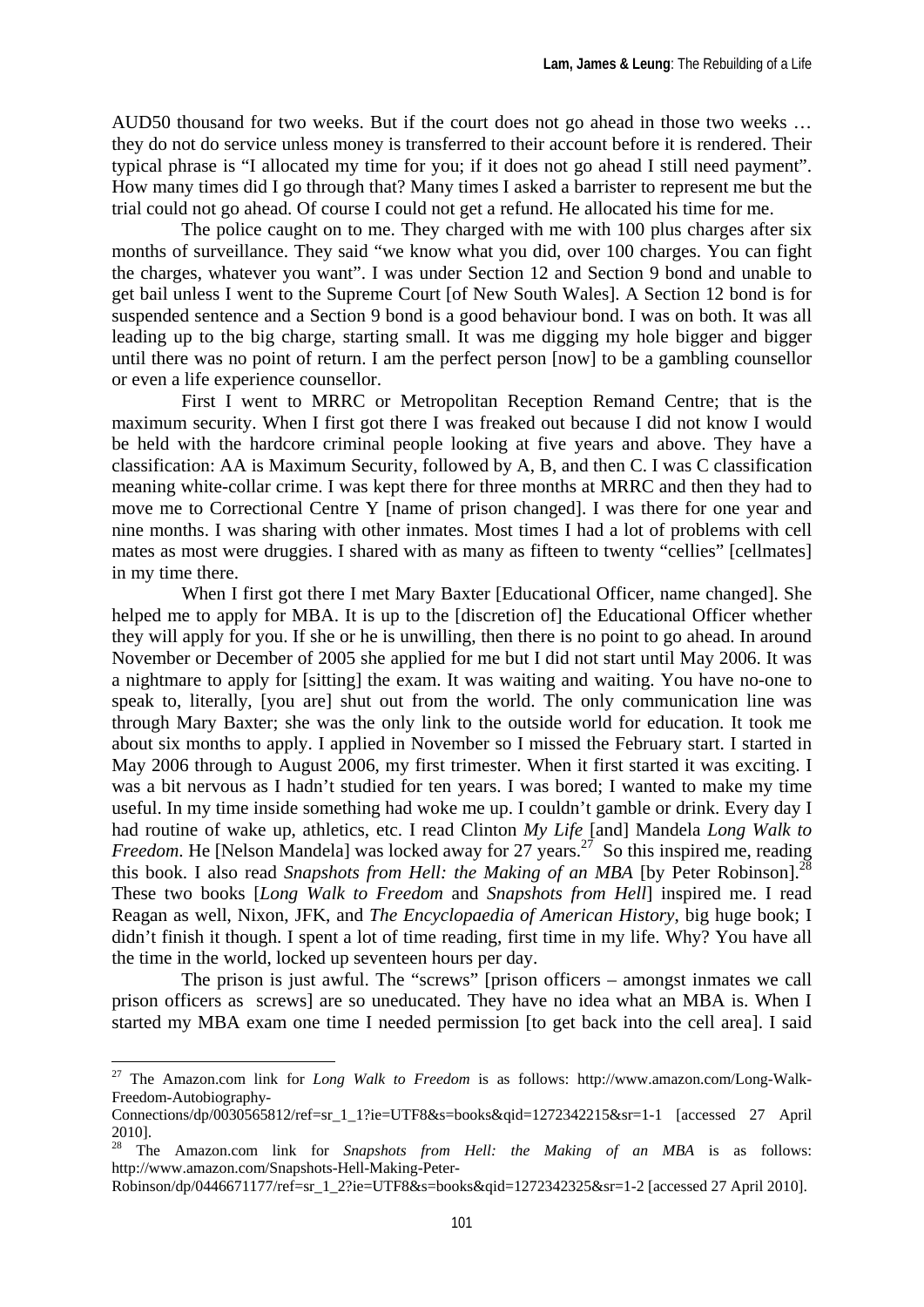"Chief [inmates address prison officer as chief], I'm late, I need to go back inside my cell; I just finished my MBA exam".<sup>29</sup> The Chief said: "What's that?" I replied "MBA". He said: "I've done that before". It's literally like [me] talking to a little boy. All my assignments had to be handwritten. The computer access is so limited, two hours per week and no internet.<sup>30</sup> All I can rely on is MB [Mary Baxter], my Education Officer, to copy-paste my [incoming] emails on to Microsoft Word and print them out. I used to enjoy my class colleagues' e-mails [probably Study Desk Subject Forum online postings] talking amongst themselves. Some say: "Hello, I'm from Finland, Denmark, Canada, Fiji, Hong Kong, Singapore, USA, etc."

 Correctional Centre Y [similar to the jail immortalised in the masterful Cold Chisel song "Four Walls"] is old and filthy. At one time it was 46 degrees [Celsius] outside and 60 degrees inside. It's so inhumane. We have a big sandstone cell with a window one foot by three foot, with barbed wire in between big thick bars. Probably the worst time in my life was in Correctional Centre Y for one and three-quarter years. When I was there the MBA kept me going because I was busy studying.

#### *Plea Bargaining, Court Case and Police Decision not to Appeal*

So the coppers' strategy was to keep me on remand as long as they could. Normally you get sentenced within six months but, no, they dragged it on. They interviewed me five times over two years. They harassed and intimidated me. They said: "We can press more charges; we know what you did". They don't physically hit you but if it was a normal person [being questioned] they would break down and cry, lose it, and give up everything. But I held up under it. First I had 30 charges, and then it ended up as 110 or something. I said "I will not plead guilty" and hence I was kept waiting and waiting. The good thing is I was doing my MBA so I didn't care how long it took. I was studying. When I was studying I didn't really think about my court case. It [studying] got my mind away from my court case. They kept changing the goal posts when I was on remand. I had to go to court at least seven times before I got sentenced. What I learned was that, in the Westminster System, if you are rich you can defend yourself and you can get the best barrister. If your family has power, not just money, they will do it [defend you] very rigorously and strenuously for you. If you are noone, but with one million dollars in your bank account, it will dry up in two or three years. You have to have money, power, and connections to get a [good] result. That's how I see this Westminster system of ours. Why? Because the DPP [Director of Public Prosecutions], prosecutor, and police have an unlimited budget to fight you; when you don't have the money to back you up that's it. If you look at the Asian system people [here] say "corrupt, corrupt, corrupt" but what about Australia? Where is the real corruption? It's [in] how the politicians, judges, and barristers manipulate the system. Who is the judge? God is the judge. God will be the judge of everyone. He [barrister] only puts a wig on because he has been in the legal system all his life. Ultimately someone has to make the decisions. I had a very good outcome but two years on remand [before trial] was crazy. The maximum time on remand should be six months and at most one year. Why did this happen? Firstly, the coppers were playing a waiting game. Two, I was using Legal Aid; I paid very little for my lawyer. Three, I didn't give a s\*\*\* because I was studying my MBA; I was changing myself; I was doing better for myself. It went to the stage where the judge wanted to wrap things up.

 So the judge literally pushed it a bit, Mary Baxter wrote me a good reference… Kieran James (second author) wrote me a good reference, as did my friend from outside. The

<sup>&</sup>lt;sup>29</sup> Prison officers are addressed as "Chief" by inmates within the prison but when not being specifically addressed they are referred to as "screws".

 $30$  The second-mentioned author received handwritten assignments from Joseph when he taught Joseph's first MBA subject, Introductory Accounting and Finance, from May to August of 2006.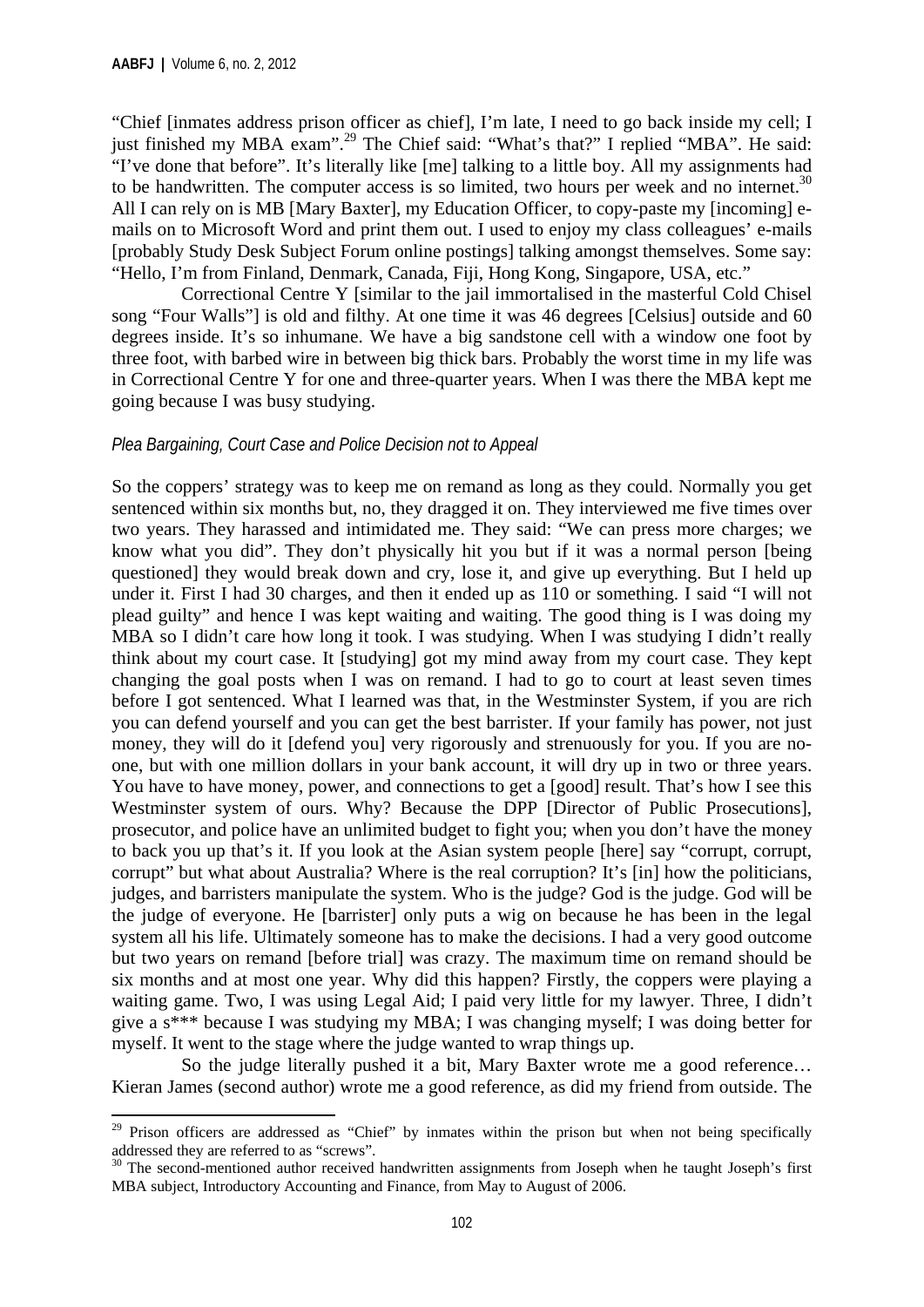judge did not pay much attention to it except for Mary Baxter's reference because she was a correctional officer. She saw me Monday to Friday where I worked at the library earning AUD45 per week. I worked in the library for over eighteen months. A guy gave me a hard time, he was a poof; he took over from Mary Baxter [as Educational Officer]; she was only acting head of education. Klaus [name changed] gave me a hard time because I was close to Mary. At the end he left. At one time he would not let me do that exam of yours [referring here to exam in Kieran James's subject that Joseph should have taken in August but which had to be postponed until November]. He offered me to take the exam back to my cell for a day but I told him [that] I refuse to cheat.

 At court my lawyer said "the coppers want to negotiate. They will drop half the charges, grouping them together in Form One into seven charges, if you plead guilty". I was willing to plead guilty to 23 charges. Then later I pleaded guilty to 50 or 56 but grouped together to seven charges. Two weeks later a deal was done. There was no certainty regarding sentencing but I took a calculated risk to reduce the number of charges. It went up against Justice Cameron [name changed] who disagreed with the prosecutor's argument. He didn't take into account [much] the references other than Mary Baxter's. Based on that, he said: "Joseph has been through a lot and has tried to change through doing his education and I will give him five years top to three years bottom". The prosecution protested and pointed out how tax fraud defrauded the Commonwealth Government of Australia, [and is] considered to be the worst crime [by the police for that reason]. They argued that: "Joseph has not changed; look, he is studying financial management subject!"<sup>31</sup> I got a very tough opposition DPP. Then the judge said that he disagreed with the prosecutor and said that Joseph is studying and has stopped gambling. Also I should mention Afsana Ahmad [name changed], psychologist at the prison. She helped me out as well by writing me a reference letter. She is a very independent psychologist. She said "Joseph was a very changed person". It was a very accurate picture of me.

 The coppers said that they would appeal my sentence. They got my file, sent it to the DPP in Canberra, and asked him to review my case.<sup>32</sup> A month later nothing came back and the solicitor said [to me] that the HQ in Canberra had said that an appeal was not costeffective. I got the sentence and, because I was C classification, I was sent to Correctional Centre Y [name of prison changed], [which] is a small jail in New South Wales.

## *Time on "Work Release", Transfer Of Degree, New Life and New Girlfriend*

Anyone with three years of jail will usually stay at Correctional Centre Y as it is a minimum security prison. The remainder of my time, one year, was in John Marony's "work release" program. I could go out to study, had to go back to prison to sleep, [and] on weekends I could go back to my family. I had to wear an anklet. When I started at University Z [university name changed], 25 February 2008, it was very exciting. I started on a Monday. At that time I was on the work release program. On  $27<sup>th</sup>$  I met "Aki" [name changed], [now] my new girlfriend. When a [straight] guy has not seen women or girls for nearly three years, you meet any girl and say "hey". But before I did anything intimate with Aki I told her exactly where I'm from, what I did, everything. This was in April, around her mid-semester exam. From February to April I did not tell her. I did not have a mobile number and kept talking to her on e-mail. She thought that this guy is very strange as he does not have a mobile number. So it became a pattern. On Monday and Wednesday it was "daytime" in terms of when I was

 $31$  This police perspective cited here, i.e. that studying finance suggests that a tax cheat has not changed, might

distress some of our finance professors and lecturers!<br><sup>32</sup> Canberra (population 345,257) is Australia's capital city and where the highest ranks of all government departments, including the Federal Police, are located.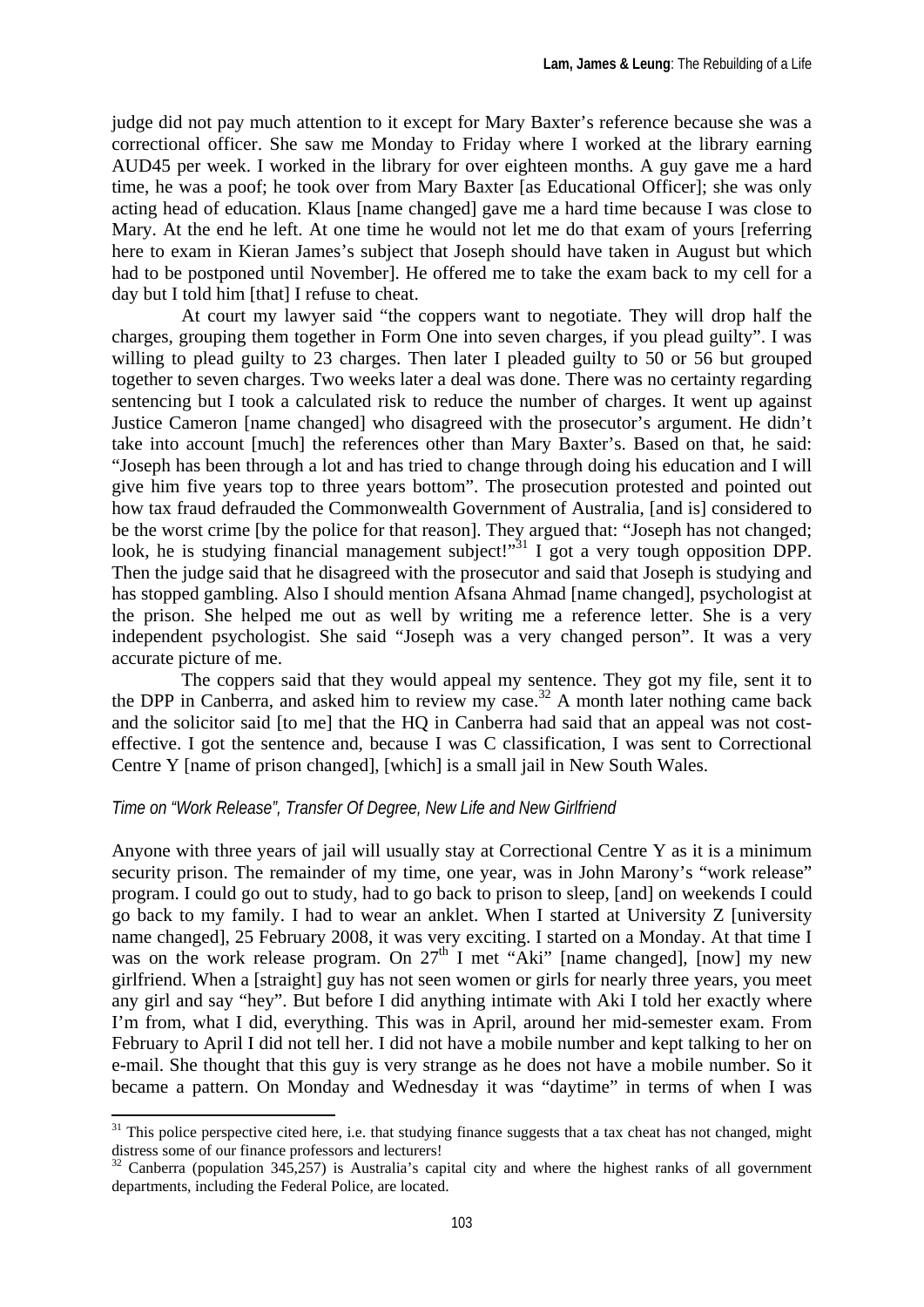allowed out, 7.30am to 6.30pm. On Tuesday and Thursday I could come out 11.30am to 11pm. She [Aki] was quite shocked when I told her these things. She said her Mom and Dad [in Japan] cannot know about this. I talked to her on the phone on the weekend and said I have something to tell you. I postponed telling her until she pressured me to tell her. First she asked what it was, I said "I was in jail", and she asked "what for?" I said "tax fraud" and she said "well, that's alright". I hope to inspire people [through my story]. I keep stressing that because, since I was thirteen, it [gambling] was a disease that kept getting worse because I had the power and authority and easy access to cash. It was feeding the bushfire; that [gambling] was the ingredient that got me into this. I reached the point of no return. Some psychologists know what I'm going through but the parole officer does not have a clue. They keep asking me whether I have the urge to gamble again and play the machines. F\*\*\*cking hell, it's been a bloody year and a half and they still ask me the same question. We are in the RSL Club here [in Fairfield, western Sydney]. Have I made a move over there? [Joseph looks and gestures over in the direction of the poker machine area]. My psychologist says: "I can't see that you have a problem anymore".

## *Further Personal Reflections*

I'm feeling very positive now about myself. I'm doing this administration job [at a local construction company] now just to complete my parole time. I have to report to them, and be accountable. I cannot do accounting and finance jobs under my parole conditions. Before [all these events] I didn't treasure things in my life. After this I learned I have to be accountable for things in my life. One is treasure the real value of money; two, treasure friendships; three, find out who are my real friends in this world; four, do not take things for granted, treasure it whilst it's there; and five, focus on my career. My utmost objective in my life is to pursue my career. I plan to go into accounting and finance and make full use of my MBA studies and apply in my best capacity and all [that] I have learned in life. Being in jail has given me human instinct about people and I'm sure I can use this later in my career. What is very visible in jail [human nature] is much more subtle and less visible outside but it is there, waiting to be discovered.

 I have to thank Aki in a personal way. She had finally wakened me up from all these years of mine of being lost in my life. It may not seem important to anyone or to her, but it means a lot to me as it is the beginning of my real "hungry power" in regards my career which is set for another 30 years in 2040.

## *Personal Message from Joseph to Readers of this Article*

If you [have] made a dramatic mistake in your life, dipping into negative territory, life is not finished yet if you learn your lesson. If you truly want to change, and if there are people out there who genuinely want to help, there is hope. There may be 100 people who say "f\*\*\* off" and there may be one, two or three who genuinely ask: "What do you need?" Then admit the need without pretensions. If you genuinely ask for help, without bulls<sup>\*\*\*\*</sup>ing and lying, there will be a few people willing to help. And, remember, if you do 1,000 things wrong [illegal] actions] in this world, it only needs to go wrong one time, one f\*\*\* up, and the authorities will catch up to you.

 If you want to do anything illegal then think about it. If you can do it a few times, well, good luck to you. But once the luck runs out for you it will be the end especially if it is something serious.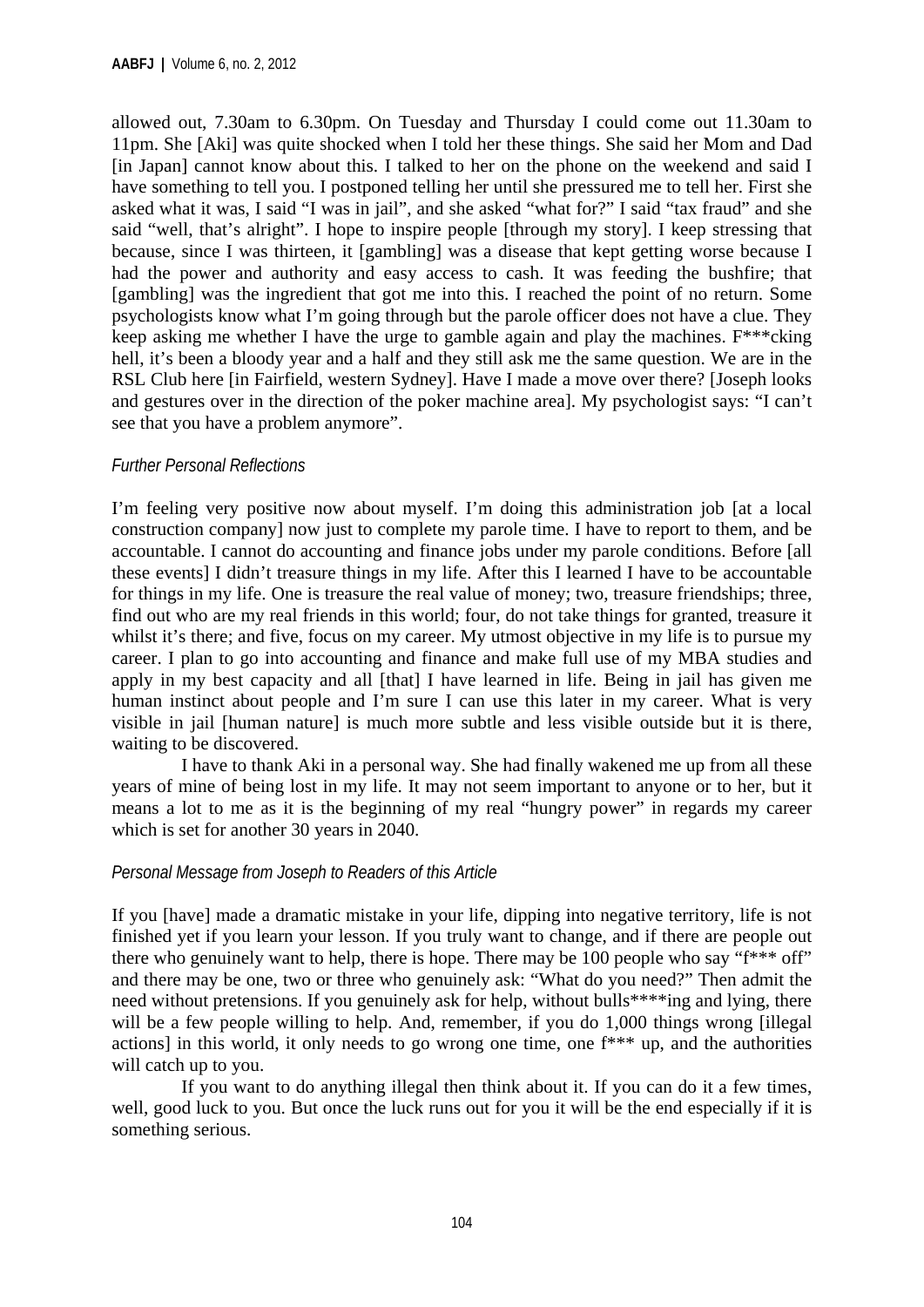[It is now 10.30pm on Tuesday night, the story is told and written down, and we head out towards the main entrance of Fairfield RSL Club, leaving the poker machines, the unreformed late-night gamblers, and Joseph's former life behind us.]

#### **Final Reflections from Second-Mentioned Author**

It has been an honour first of all to help Joseph when he was an MBA student and later to meet him in person, become a friend, and work on this research project with him. He is also now friends with my wife Jenny and has met our two daughters and stayed in our home. Originally I did not plan to add any reflections here at the end as I felt Joseph's case per se was a self-contained "moral message" (as opposed to a moralistic message) which presents a social-realist, to use the Stalinist term, story that readers will be able to relate to and learn from. This is in the manner of "moral messages" contained within classic Russian short stories by Count Leo Tolstoy (1983a, 1983b, 2008) such as *The Kreutzer Sonata*, *The Devil*, and *The Death of Ivan Ilyich*. I think our use of the existentialism of Jean-Paul Sartre (2003, 2007) and Marxist-Stalinist ethics (see later discussion in this section) prevents the story coming across as moralistic preaching or as a condemnation of Joseph. Joseph has placed his trust in me not to distort the story and not to condemn him publicly or doubt his ability and willingness to re-create himself in the Sartrean existential sense. It is now up to him to rebuild his life.

On a related point, Australia has a long history of "wowserism" (meaning moralism) (Horne, 2009, pp. 55-59), in both its Protestant and Roman Catholic forms, and it is easy for ethics lecturers and authors to fall into the trap of pretending to be much more ethical than their students or their research study participants. Of course such moralistic attitudes turn students off from the life lessons that we hope to confront them with. In our story Joseph hides no details from us and I believe he successfully walks the fine path between selfcondemnation and refusing to accept accountability for his actions. We do not know what the future holds for Joseph. He is presently a regular casual marker for my course at my present university and I hope that this will help him in terms of having a recent employment track record.

In terms of our traditional ethical theories, Joseph's story can be ambiguous in that we are not sure whether he is stating that the frauds would have been wrong even if he had not been caught (the deontological or ethical universalist perspective) or whether only the fact that jail was unpleasant makes the fraud wrong in hindsight in the strict cost-benefit sense (looking at it from the ethical egoist perspective). There are statements in the case that point towards either or both of these conclusions. We should remember that in the real world outside of the ivory towers, where Joseph inhabits, this is purely a hypothetical and intellectual point since in reality Joseph *was caught* and had to face the consequences. I asked him for his story and not for his academic theorising. When Joseph concludes in Section 2.8 with the comment "[i]f you can do it a few times [fraud] well, good luck to you", is the term "good luck" being used here in the literal sense or in the sarcastic sense where it is actually a veiled insult? I feel that Joseph's ethical outlook is predominantly that of ethical egoism which perhaps reflects the stereotypical view of Sydneysiders in Donald Horne's 1964 classic text *The Lucky Country* (Horne 2009) where he says Sydneysiders each go about their own daily affairs unaware of any concept of society. In Horne's (2009, p. 43) words: "There are no accepted forms in Sydney; it is anonymous; just people following their pursuits, indifferent to others". Horne (2009) contrasts this with the allegedly more communal and socially aware attitude of Melburnians. The ATO also has to share some of the blame for its own (presumably involuntary) ineptitude in Joseph's case which it has tried to resolve in more recent years and especially through the ABN system.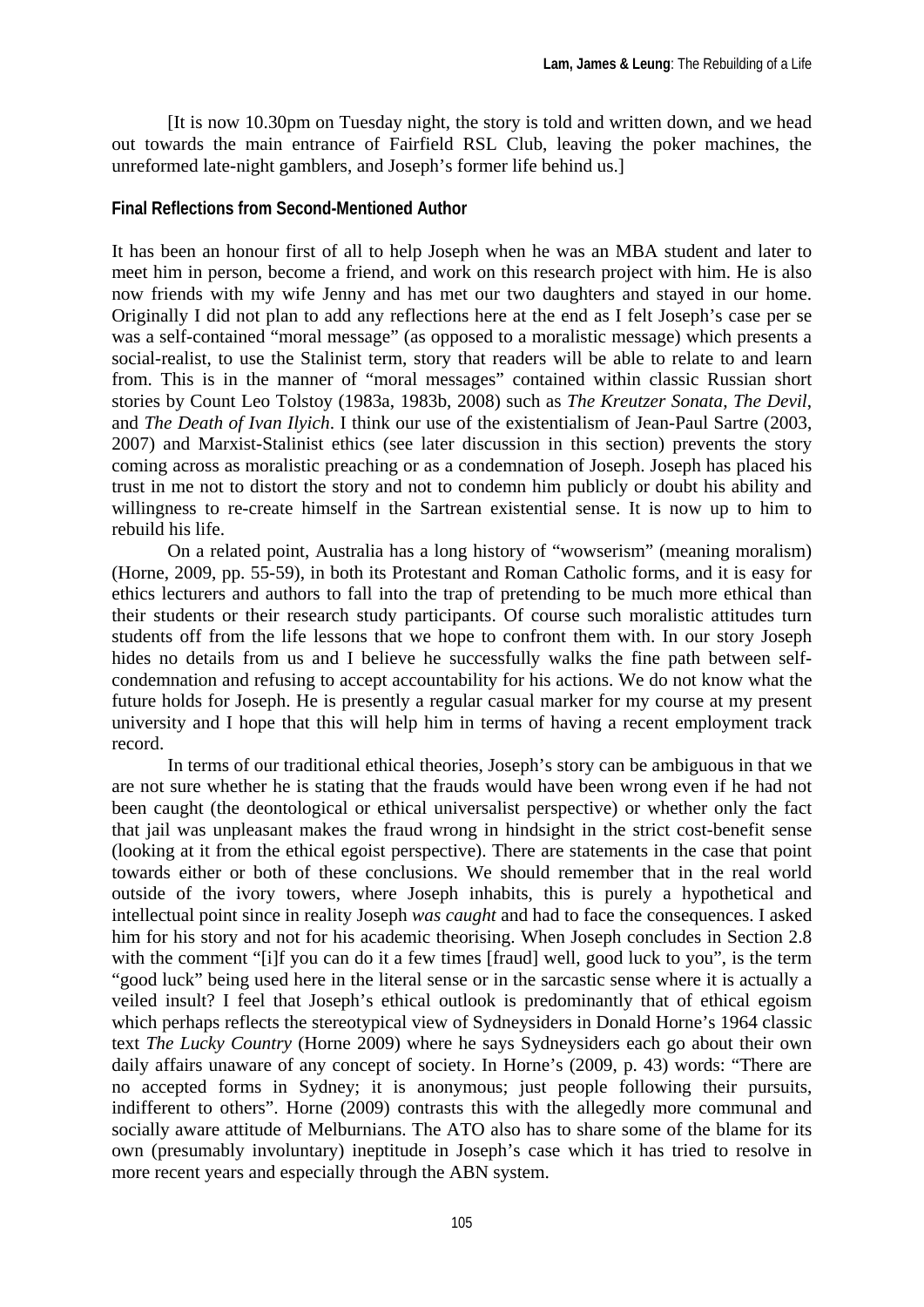Joseph's existential anguish and struggle can be seen very clearly at several places in his very honest narrative, beginning with his apprehension felt while still in South Vietnam around the time of the Communist takeover, his journey on the over-crowded boat to Hong Kong, and then arriving in Sydney as a six-year-old without knowledge of the local culture or language. His parents must have felt similar anxiety but we see their tremendous work ethic in setting up a new business in Canley Vale only a few years after their arrival. As a young man Joseph experienced anxiety when told by his university lecturer that his English was not of a high enough standard for an undergraduate. This must have been a blow to his pride given that he had been in Sydney over twelve years by this point, but he accepted the validity of the point without resentment and he worked hard to overcome the problem. Joseph's anguish is obvious when he was held without trial for two years when the pre-trial period should have only been six months. He still faces anxiety especially in relation to his career prospects in the future, given his present record. Although he maintains a discourse of selfconfidence, inner strength, and hope, he must also have some residual anxiety over his longterm ability to avoid a return to gambling addiction. In jail we cannot be sure whether Joseph was a co-operative prisoner (which clearly he was) to conserve energy and to escape further punishment or because he had reached Christian repentance. If the former then in the Foucauldian sense he has internalised surveillance and control as self-discipline (Foucault 1977, 1980a, 1980b, 1980c). The concept of repentance is problematic in any case as even theologians are unsure of exactly what it involves. Is it feelings of remorse, mental acquiescence of wrongdoing, and/or actual changed conduct? A primary emphasis on changed deeds is consistent with Christian existentialism. The biblical St Paul himself told his hearers to "demonstrate their repentance by their deeds" (Acts of the Apostles 26, verse 20) and St James said that "faith without deeds is dead" (St James 2, verse 26). Søren Kierkegaard (1985), the Danish Christian existentialist, pointed in *Fear and Trembling* to Abraham's anxiety and courage in following the voice of God to go to Mount Moriah to sacrifice his son Isaac, an anxiety made stronger by the fact that he could not hide in society's approval or "the ethical universal". The problem with a primary emphasis on inward or outward shows of contrition rather than deeds is that no-one truly knows another person's heart or mind. The future is truly up to Joseph and this is a frightening prospect, to some extent, not only for him but for those who choose to be his friends and supporters. Punk rocker Joe Strummer of The Clash paid a large sum of money (£30,000) in 1983 to a heroin dealer so that the band's former drummer Nicky "Topper" Headon could literally keep his legs unbroken (Salewicz, 2006). Clearly there was anguish involved here on everybody's part but ultimately a choice had to be made.

It is worthwhile raising here the topic of Marxist ethics and the various sub-branches that have been developed based on this concept. Of course Marx, as a materialist, saw the ruling ideas of an age as a product of the ruling class and to be simply a reflection of the society's economic base and mode of production. Marx and Engels (2007, p. 64) write that: "The ruling ideas are nothing more than the ideal expression of the dominant material relationships, the dominant material relationships grasped as ideas". This argument is spelled out clearly in Marx and Engels' (2007) essay *The German Ideology* where the ruling ideas, including law, culture, morality, and ethics are presumed to be merely ideology designed to safeguard the ruling class and capital accumulation. To cite Marx and Engels

Morality, religion, metaphysics, all the rest of ideology and their corresponding forms of consciousness, thus no longer retain the semblance of independence. They have no history, no development; but men [*sic*], developing their material production and their material intercourse, alter, along with this their real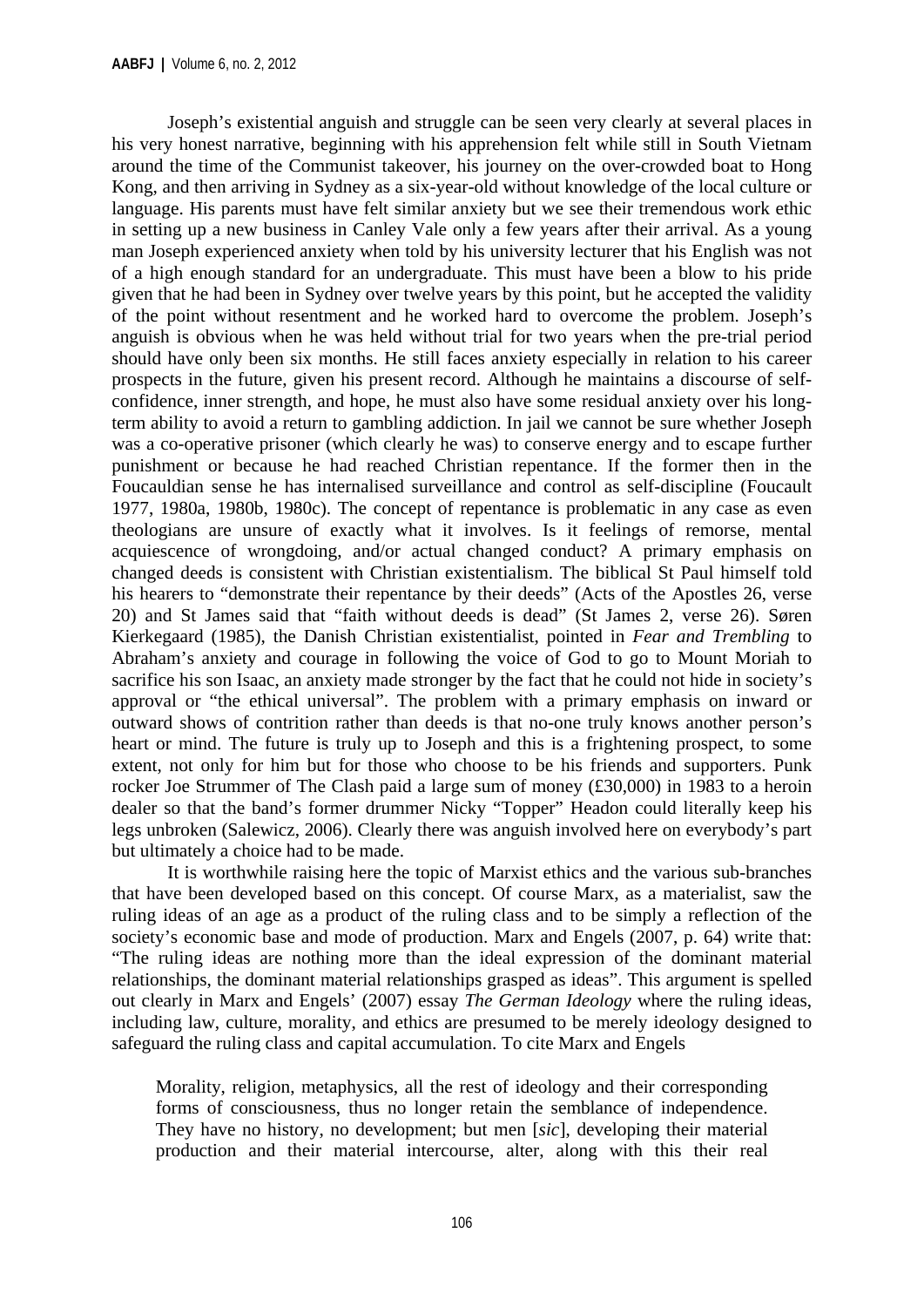existence, their thinking and the products of their thinking. Life is not determined by consciousness, but consciousness by life. (2007, p47)

Of course this does not mean that law, culture and ethics cannot take on sophisticated forms since ideology is most effective when it is not clearly and obviously functioning as ideology but has become "the language of real life" (Marx & Engels 2007, p47). Consistent with this materialist understanding of society and ethics, Lenin (1975a) writes that "one does not judge an individual by what he thinks about himself". We can allow Lenin's maxim to influence our perspective of Joseph.

We can see in Joseph's story, very obviously but perhaps so obviously it is overlooked, that the North Vietnam Communists had a different set of applied ethics from Joseph's parents and from Australian society. For the Communists, to support the revolution and the revolutionary war at all costs were the beginning and ending of ethics. In Joseph's early story we see a clash of ethics inherent in the clash between Joseph's parents and the Communists. Appropriation of assets and businesses were ethical rather than unethical actions for the North Vietnamese Communists, inspired by Marx's theory of surplus-value as unpaid labour time (Bryer 1994, 1995, 1999, 2006; Engels 1975; Lenin, 1975a, 1975b) and the later work of Lenin, Stalin, Mao Zedong, and Ho Chi Minh.<sup>33</sup> Engels (1959, p387, cited in Lenin 1975a, p38) says that "[t]he first act [of the proletarian state is] ... the taking possession of the means of production in the name of society" although he also suggests that small peasants should not be "forcibly expropriated" but encouraged to socialise their landholdings "by dint of example and the proffer of social assistance for this purpose" (Engels 1951, p393, cited in Lenin 1975a, p. 39). Although big landowners should be forcibly expropriated, the fate of small retail business owners is not made clear. I hope readers will allow this digression since we will reach some important theoretical and practical points.

Lenin's concept of ethics, following Marx and Engels, was that an ethical action is one that advances the cause of the working-class. For example, Engels (1846, cited in Lenin, 1975c, p77) writes that: "I therefore defined the objects of the communists in this way: 1) to achieve the interests of the proletariat in opposition to those of the bourgeoisie". Key to Leninism, outlined in the 1902 text *What is to be done?* (Lenin, 1960), was the idea of the Communist Party as "vanguard" leading the remainder of the working-class still outside the Party and stuck in the trade-union mentality. As the contemporary Slovenian philosopher Slavoj Žižek (2009) points out, under Leninism, each action was held to either objectively help or hinder the cause of the working-class so it was either progressive or reactionary. The correct action was seen as one consistent with the "Party line" as defined by the Party leadership. Significantly, Žižek (2009, pp. 230-231, 235) argues that under Leninism it was still *doctrinally* possible for one to be deceived. In other words you might innocently have the intention of advancing the cause of the working-class but in actual fact your action harms it. By contrast, under Stalinism, Žižek (2009, pp. 224, 230-231, 235) claims, everyone was held to know the objective meaning of her or his acts as being either progressive or reactionary. Therefore, under Stalinism, it was possible to harm the working-class while intending otherwise and *still be deemed guilty of the offence*. Žižek (2009, p. 235) writes that: "[S]ince, in the Stalinist universe, there are ultimately no dupes, and everyone knows the 'objective meaning' of their acts, disagreement with the official party line can [logically] only be the result of direct hypocrisy and deceit". As a result in the Stalinist show trials, all defences by the accused were irrelevant if the Party put forward the case that one had betrayed the revolution. Žižek (2009, p. 238) says that: "In the last decade and a half of his life, [the

 $33$  Lenin (1975b, p. 66) goes so far as to conclude that "[t]he doctrine of surplus value is the cornerstone of Marx's economic theory".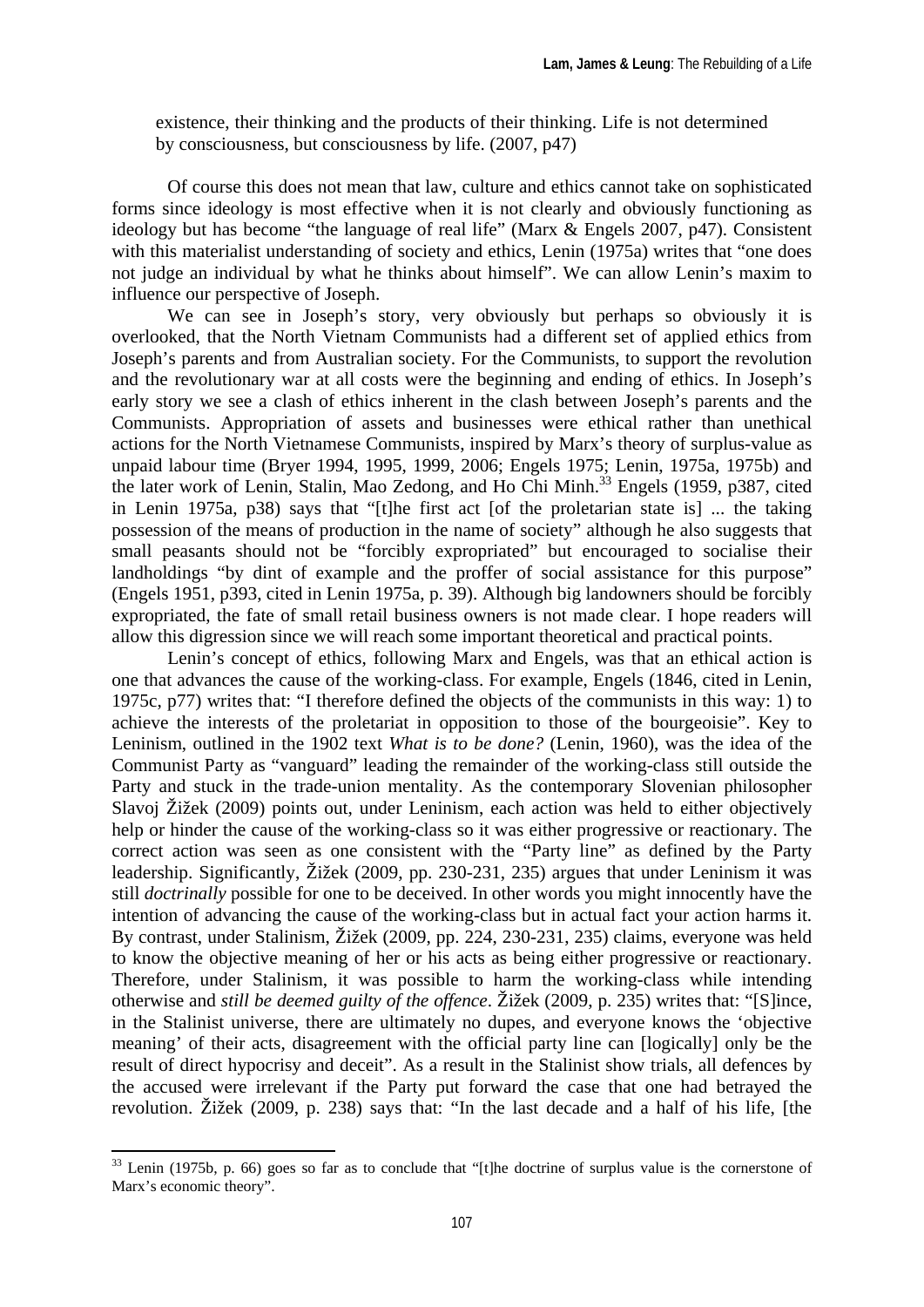violinist] Prokofiev was caught up in the Stalinist superego at its purest: whatever he did was wrong [because changes to the Party line always caught him out]". Clearly there was "original sin" in Stalinism, not surprisingly perhaps given the period Stalin spent in his youth in a Russian Orthodox Church seminary. For Žižek (2009, p. 227), "the structure of Stalinism is inherently theological" with its implicit concepts of original sin and the "big other". Under Stalinism, you had "always already" betrayed the revolution. "The Stalinist purges of high party echelons relied on this fundamental betrayal: the accused were effectively guilty insofar as they, as the new *nomenklatura*, betrayed the revolution" (Žižek, 2009, p. 251). In other words, the purges both wiped out those accredited with Stalinist "original guilt" for objectively harming the revolution and original bona fide revolutionary Bolsheviks (thus allowing the counter-revolutionary aspects of high Stalinism to continue). However, Žižekalso points out that:

Against the utopia of 'mechanised collectivism', high Stalinism of the 1930s stood for the return of ethics at its most violent, as an extreme measure to counteract the threat that traditional moral categories [as refined by Marxist-Leninism] would be rendered meaningless, where unacceptable behaviour would not be perceived as involving the subject's guilt, but as a malfunctioning measured by a special pressure gauge or a speedometer. (2009, pp212-213)

Žižek (2009, p213) notes that appreciation for Pushkin and Tolstoy was officially revived under high Stalinism, and argues that this was because "the universe of great classics such as Pushkin and Tolstoy contained an entire vision of culture, with its own ethics of social responsibility, [and] of solidarity with the oppressed against autocratic power". I have mentioned my desire for Joseph's case narrative to stand alone like a Tolstoy short story. At my university, in ACC3116: *Accounting and Society* class, students are taught and tested on the ethics inherent in Tolstoy's (2008) classic short story *The Death of Ivan Ilyich*. One of Stalin's (2010, first published 1954) last works, on linguistics, by arguing that words have no pre-existing or prima facie class origin, showed a line of thinking that had the potential to eliminate much of the silliness of Soviet Marxist-Leninism. It allowed for a reappropriation and rehabilitation of such pre-Communist authors as Tolstoy who had been a landowner.

Without denying the horrors of Stalinism, perhaps this aspect of Stalin's thoughts needs to be reconsidered today and in Joseph (Lam)'s case.34 If Joseph Lam objectively acted against the Australian system by committing fraud, independently of his intentions, it is correct he was disciplined. However, on the other hand, his desire now to work in a good job, while appearing to be based on self-centred intentions, objectively will help society by his serving others in the course of his job, paying taxes, not being a financial drain on government money, and in future being able to financially support his family. Regardless of his intentions, his planned course of action is socially progressive and beneficial. Objectively he has gone from harming to helping society independently of his intentions then or now. Marxist ethics are also relevant here since Joseph physically hurt no human being. He did not even steal from friends, family members or small businesses who would personally feel the pain of the theft. Instead he stole from the ATO and the cause-effect chain between his actions and actual damage to physical human beings is lengthy and remote. Surely this is why Joseph's girlfriend Aki was relieved to hear that he had served jail time *only for fraud* and why his parents support and encourage him morally and emotionally even today.

  $34$  Žižek (2009, p260) makes the very interesting point that "[o]ne should never forget the extent to which [even] the dissident resistance was indebted to [aspects of] the official [Stalinist] ideology".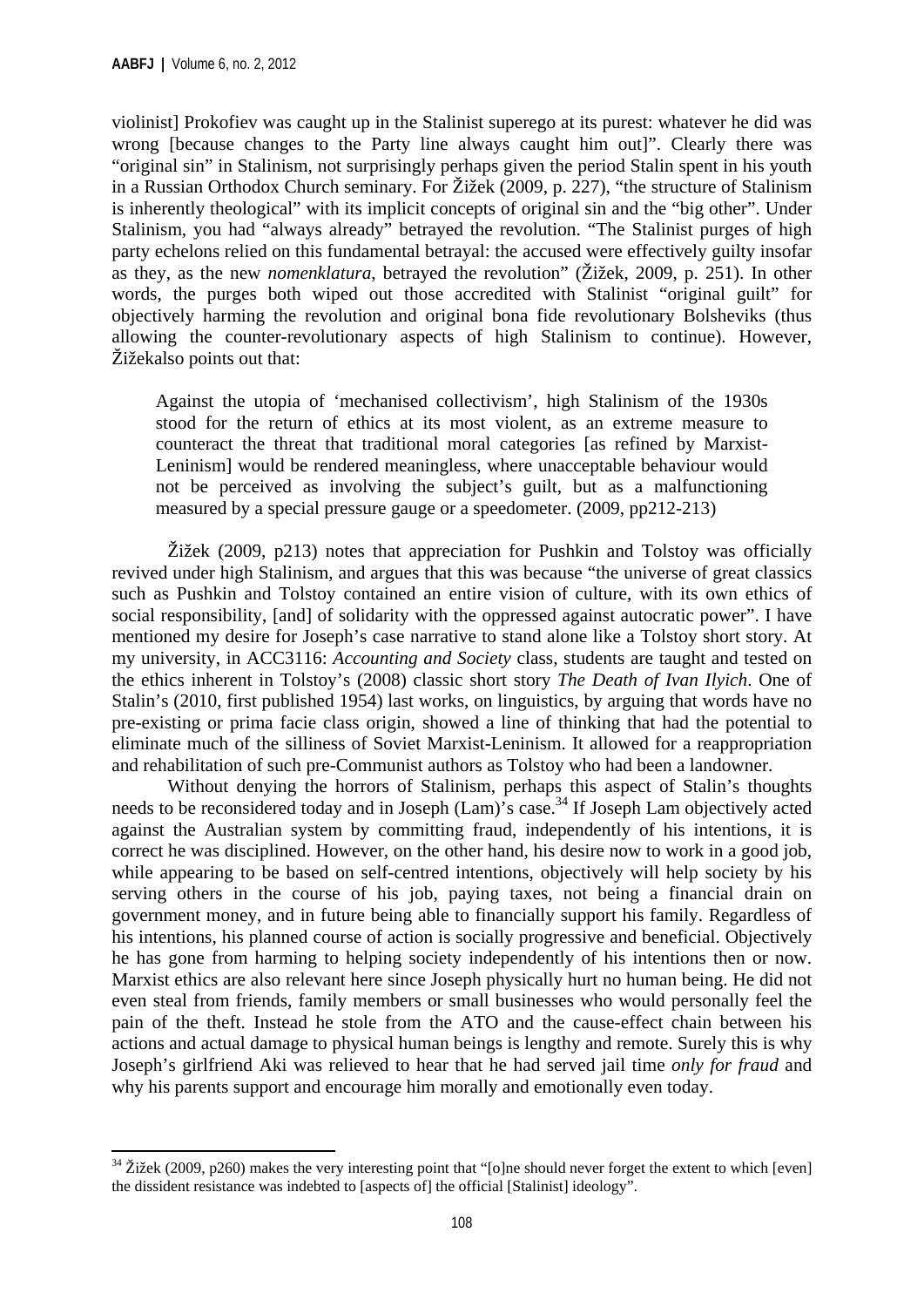Regarding gambling it is concerning to hear from Joseph's case narrative of young children in Cabramatta being encouraged to gamble by community elders at age twelve or thirteen. Without denying personal responsibility, this culture should be addressed within the Chinese-Vietnamese community in Cabramatta and other parts of Sydney. Consistent with Joseph's case story, Glionna (2006) writes as follows about the Chinese-American situation:

Many Asians – especially Chinese- consider gambling an accepted practice at home and at social events, even among the young. Chinese youth often gamble for money with aunts, uncles and grandparents. Many Chinese are fascinated by the mystical qualities of luck, fate and chance (cited in da Cunha 2010, p76).

Singapore's 18 April 2005 announcement to allow two casinos (Marina Bay Sands and Resorts World Sentosa) to open during 2010 suggests a victory for economic neoliberalism over Chinese social conservatism in the prosperous city-state (da Cunha 2010; James & Grant, forthcoming). Singapore's founding father and current Minister Mentor Harry Lee Kuan Yew once said that Singapore would have a casino over his "dead body" (cited in da Cunha, 2010, p51). The People's Action Party (PAP) Government, in its typical benevolently paternal style, has put a S\$100 per each 24-hour visit or S\$2,000 annual flat fee (da Cunha, 2010, p60) on Singaporean citizens and Singaporean permanent residents so as to allegedly assist in deterring too frequent casino entry by locals. A survey conducted by Singapore's Ministry of Community Development, Youth and Sports of 2,004 residents in 2004-05 showed that 2.1% of total population?? or 55,000 people were "probable pathological gamblers" (cited in da Cunha, 2010, p75). Joseph Lam fits the profile of those found by the Singaporean survey to be most prone to addiction, i.e. a male ethnic Chinese aged between 30 and 49 years. It remains to be seen whether the Singapore casinos will reduce the profits of the casino in Genting Highlands, Malaysia or those further away in Macau and Australia. It appears unlikely that this will be the case. It remains also to be seen whether crime and financial fraud will increase in Singapore following the introduction of the casinos. The PAP Government's extensive procedures designed to thwart problem gamblers are innovative. For example, family members can call up and apply to bar a problem gambler from entering the casinos via what are termed Family Exclusion Orders (da Cunha, 2010, p93). In Australia, with South Australia being the only exception, it is only possible to ban oneself from the casino not one's family members. By mid-June 2009, two and a half months after the Family Exclusion Order system came into being, and eight months before the first casino opened, da Cunha (2010, p94) reports that 80 people had inquired about the orders, and fourteen of these 80 people had proceeded to make an application to bar a family member. Twelve of the fourteen applications related to male problem gamblers, and one of these was made by the parents of a youth aged less than 21 years (da Cunha, 2010, p94).

Joseph's story suggests that where gambling is rampant, financial fraud and crime will probably also be present as the intention in committing the fraud is very often to finance the gambling addiction. da Cunha (2010) in his book on Singapore's new casinos highlights four recent Singaporean cases (Chia Teck Leng, sentencing date 2 April 2004; Teo Sze Khoon, 25 May 2004; Ng Ting Hwa, 9 June 2008; Chua Geok Hiang, 3 February 2009) where financial fraud committed by an individual employee has been definitely linked to gambling addiction. Chia attempted to defraud four banks whereas the other three cases involved defrauding of the individual's own corporation. Before his arrest, Chia was "purportedly the second biggest casino gambler in the world" (Chia 2005, cited in da Cunha 2010, p83). These real-life characters follow in the footsteps of the lead character in the 2003 movie *Owning Mahowny*, which was based on the actual true crime story of a Toronto bank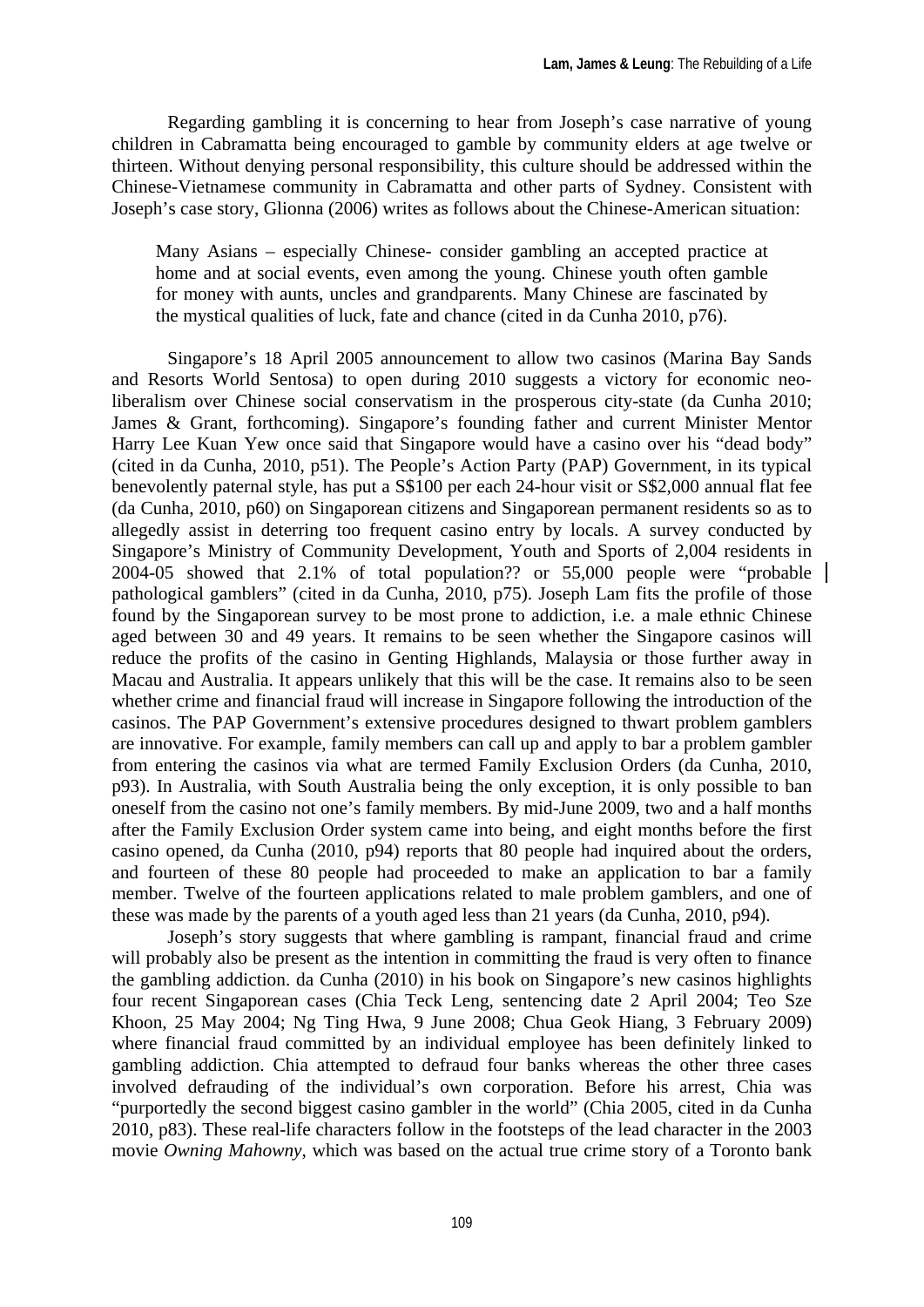manager who defrauded his bank in order to fund his pathological gambling addiction and trips to Las Vegas and Atlantic City (da Cunha 2010, p. 82).<sup>35</sup>

The Singaporean situation should be monitored carefully to see whether the new casinos increase significantly the rates of gambling addiction, petty crime, and financial fraud committed by individual employees (as opposed to more corporate types of fraud, such as falsifying financial statements, which are less likely to be connected to gambling addiction). Casino operators' declarations of concern for the welfare of problem gamblers must also be viewed with scepticism, consistent with Joseph Lam's story and our Marxist perspective.

#### **References**

Adorno, TW 1990, *Negative Dialectics*, E B Ashton (trans.). Routledge, London.

- Althusser, L 2006, 'Marx in his limits', in F Matheron and O Corpet (Eds.), *Philosophy of the Encounter: Later Writings, 1978-1987*, G M Goshgarian (trans.). Verso, London and New York.
- Althusser, L 2007, *Politics and History: Montesquieu, Rousseau, Marx*, Verso, London and New York City.
- Althusser, L 2008, 'Ideology and ideological state apparatuses (notes towards an investigation)', in *On Ideology*. Verso, London and New York, pp.1-60.
- Australian Bureau of Statistics (ABS) 1992, *The Labour Force in Australia November 1992*, Catalogue No. 6203.0, Canberra, accessed 27/4/2010 http://www.ausstats.abs.gov.au/ausstats/free.nsf/0/E8CD12518CF98FBDCA2576A80 01674FA/\$File/62030\_11\_1992.pdf
- Australian Ghosthunters and Paranormal Investigators 2010, 'Haunted New South Wales', accessed 27/4/2010 http://ghostinvestigator.tripod.com/australiangis/id2.html.
- Bryer, RA 1994, 'Why Marx's labour theory of value is superior to the marginalist theory of value: the case from modern financial reporting', *Critical Perspectives on Accounting*, vol.5, no.4, pp313-340.
- Bryer, RA 1995, 'A political economy of SSAP22: accounting for goodwill', *British Accounting Review*, vol.27, no.4, pp283-310.
- Bryer, RA 1999, 'A Marxist critique of the FASB's conceptual framework', *Critical Perspectives on Accounting*, vol.10, no.5, pp551-589.
- Bryer, RA 2006, 'Accounting and control of the labour process', *Critical Perspectives on Accounting*, vol.17, no.5, pp551-598.
- Chia, T-L 2005, 'Taming the casino dragon', *The Straits Times*, 16 April.

Cooper, C, Taylor, P, Smith, N & Catchpowle, L 2005, 'A discussion of the political potential of social accounting'*, Critical Perspectives on Accounting*, vol.16, no.7, pp951-974.

<sup>&</sup>lt;sup>35</sup> Atlantic City is the subject of the haunting and powerful 1982 Bruce Springsteen song of the same name on the classic *Nebraska* album. The official video-clip, which can be accessed on Youtube, shows the physical dilapidation, poverty, and social dislocation evident in this small man's Las Vegas situated on the New Jersey Atlantic coast. This author presents the song and video-clip in the opening introductory lecture of his ACC3116: *Accounting and Society* course, bringing in the young Karl Marx's theory of alienation as a tool to aid understanding of the context. The Youtube.com link for the video-clip is: http://www.youtube.com/watch?v=M3eu1gW-bQ8 [accessed 31 May 2011].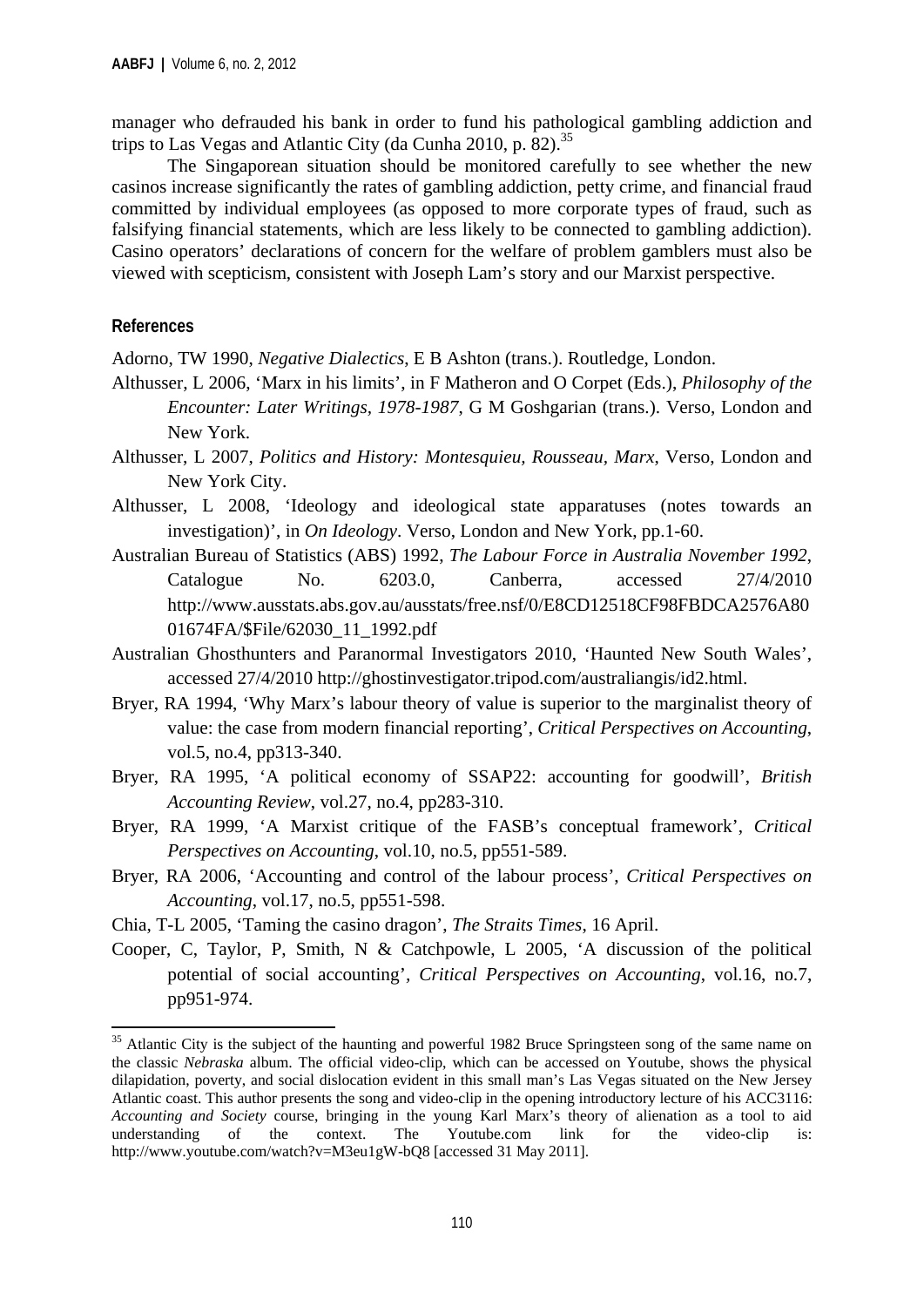- Da Cunha, D 2010, *Singapore Places its Bets: Casinos, Foreign Talent and Remaking a Citystate*. Straits Times Press, Singapore.
- Engels, F 1846, 'Letter to the Communist Correspondence Committee in Brussels', 23 October.
- Engels, F 1951, 'The Peasant question in France and Germany', in Marx and Engels, *Selected Works Vol. II*. Foreign Languages Publishing House, Moscow.
- Engels, F 1959, *Anti-Dühring*. Foreign Languages Publishing House, Moscow.
- Engels, F 1975, 'Karl Marx', in *On Marx*. Foreign Languages Press, Beijing, pp1-15.
- Foucault, M 1977, *Discipline and Punish: The Birth of the Prison*. Penguin, Harmondsworth.
- Foucault, M 1980a, 'Truth and power', in C Gordon (Ed.), *Power/ Knowledge Selected Interviews and Other Writings, 1972-1977*. Random House, New York.
- Foucault M 1980b, 'Powers and strategies', in C Gordon (Ed.), *Power/ Knowledge Selected Interviews and Other Writings, 1972-1977*. Random House, New York.
- Foucault M 1980c, 'The eye of power', in C Gordon (Ed.), *Power/ Knowledge Selected Interviews and Other Writings, 1972-1977*. Random House, New York.
- Glionna, J M 2006, 'Gambling seen as no-win situation for some Asians', *The Los Angeles Time*s, 16 January.
- Horne, D 2009, *The Lucky Country*. Penguin Australia, Camberwell.
- James, K & Grant, B forthcoming, 'Poverty in paradise city: when the jester has a broken heart', *Journal of Peace Gender and Development Studies*.
- Kierkegaard, S 1985, *Fear and Trembling*. Penguin Classics, London.
- Lenin, VI 1960, 'What is to be done? Burning questions of our movement', in *Collected Works Vol. V*, May 1901 – February 1902. Progress Publishers, Moscow, pp.347-529. accessed 31/5/2011: http://www.marx2mao.com/PDFs/Lenin%20CW-Vol.%205.pdf.
- Lenin, VI 1975a, 'Karl Marx (a brief biographical sketch with an exposition of Marxism)', in *On Marx and Engels*. Foreign Languages Press, Beijing, pp1-46.
- Lenin, VI 1975b, 'The three sources and three component parts of Marxism', in *On Marx and Engels.* Foreign Languages Press, Beijing, pp62-69.
- Lenin, VI 1975c, 'The Marx-Engels correspondence', in *On Marx and Engels*. Foreign Languages Press, Beijing, pp70-78.
- Marx, KH 1976a, *Capital A Critique of Political Economy Volume 1*, B Fowkes (trans.). Penguin Classics, London.
- Marx, KH 1976b, 'Postface to the second edition', in *Capital: A Critique of Political Economy Volume 1*, B Fowkes (trans.), Penguin Classics, London, pp94-103.
- Marx, KH & Engels, F 2007, *The German Ideology*. International Publishers, New York.
- Salewicz, C 2006, *Redemption Song: the Ballad of Joe Strummer (the Definitive Biography)*, Hardcover edition. Faber and Faber, New York.
- Sartre, J-P 2003, *Being and Nothingness*. Routledge Classics, London.
- Sartre, J-P 2007, *Existentialism is a Humanism*, C Macomber (trans.). Yale University Press, New Haven.
- Stalin, JV 2010, *Marxism and Problems of Linguistics*. Wildside Press. LaVergne.
- Tinker, T 2001, 'Paper prophets: an autocritique', *British Accounting Review*, vol.33, no.1, pp77-89.